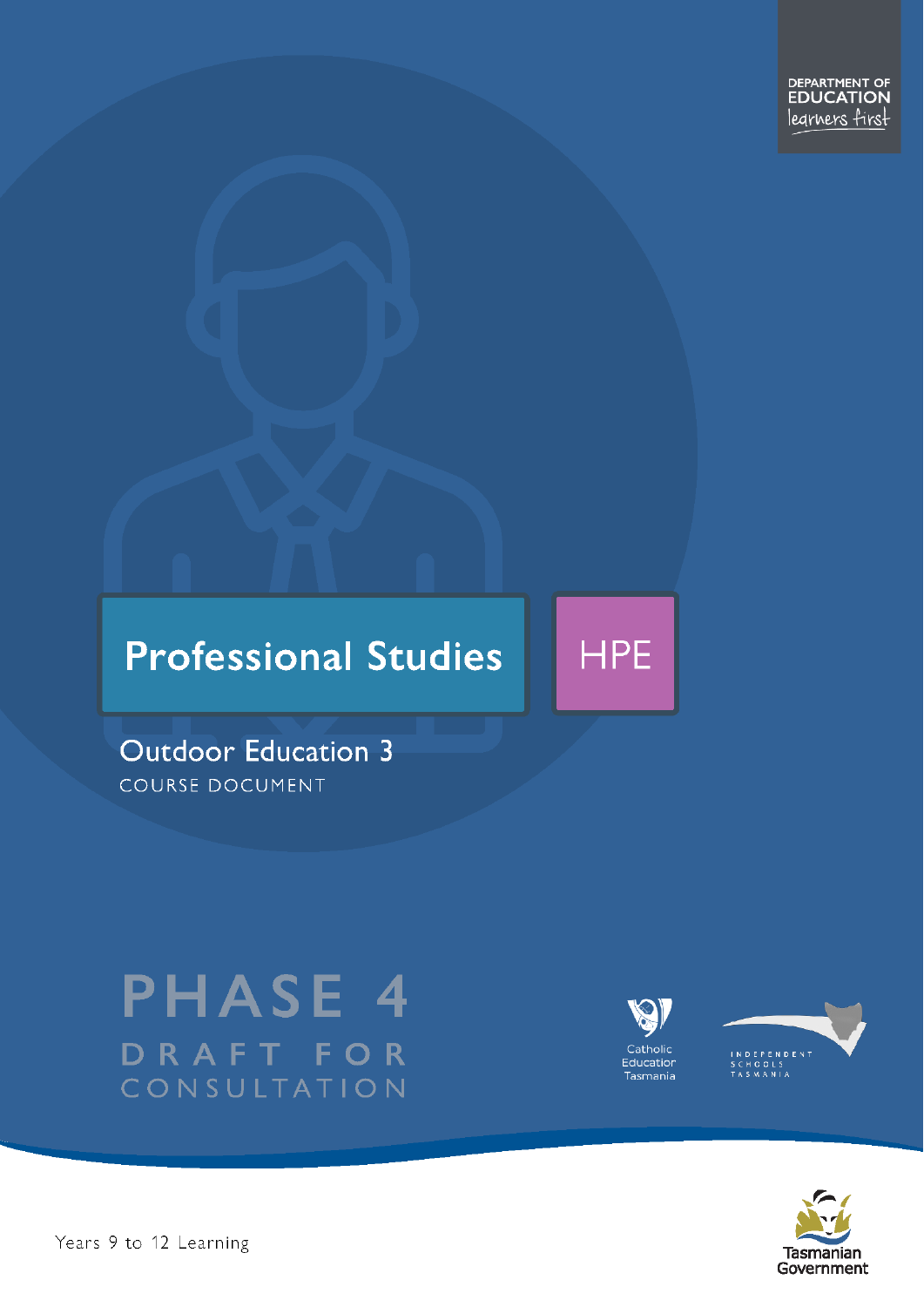# Table of Contents

Phase 4 Consultation Draft Published: August 2021

| $Stand arcs. 15$ |  |
|------------------|--|
|                  |  |
|                  |  |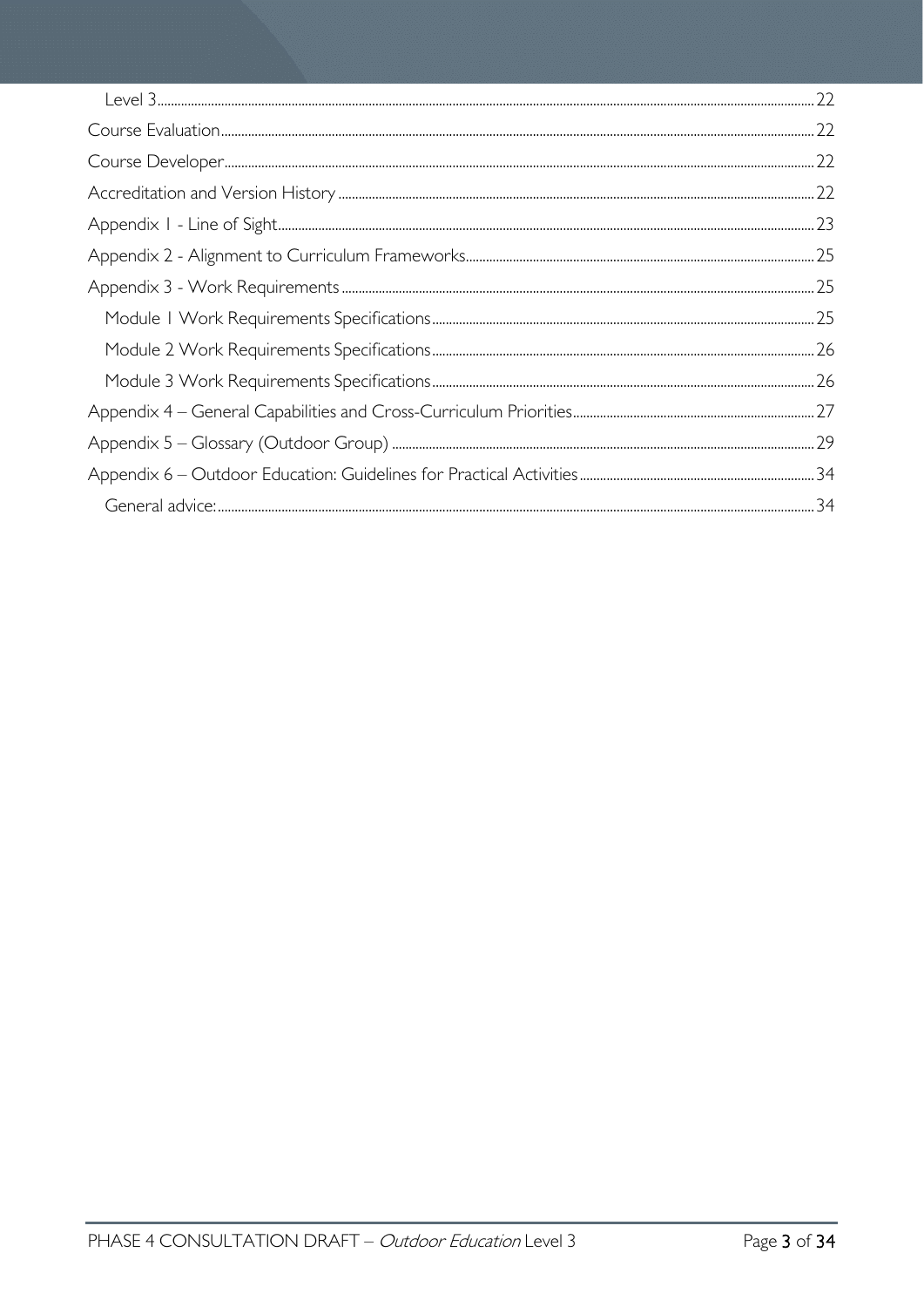# <span id="page-3-0"></span>Outdoor Education, 150 hours – Level 3

This course is the Level 3 component of the proposed Outdoor Education suite.

# <span id="page-3-1"></span>Focus Area – Professional Studies

Courses aligned to the [Years 9 to 12 Curriculum Framework](https://publicdocumentcentre.education.tas.gov.au/library/Shared%20Documents/Education%209-12%20Frameworks%20A3%20WEB%20POSTER.pdf) belong to one of the five focus areas of Discipline-based Study, Transdisciplinary Projects, Professional Studies, Work-based Learning and Personal Futures.

Outdoor Education Level 3 is a Professional Studies course.

Professional Studies bridges academic courses and career-related study to provide students with a combination of academic and practical knowledge, skills and understanding to pursue a particular pathway of interest. Courses integrate exposure to professional environments, processes and practice through inquiry based learning. Professional Studies reflect professional processes and standards and provide learners with an equivalent experience to that of someone working within that profession Professional Studies enhances students cognitive capacity, efficacy, creativity and craftsmanship in readiness for higher education, internships, apprenticeships, or work in a designated field of interest. Professional Studies courses connect with recognised professional study pathways and contextually align with key Tasmanian industry sectors.

Professional Studies courses have three key features that guide teaching and learning:

- exposure to professional practice
- ideation, research, discovery and integrated learning
- production and sharing replicating a professional paradigm.



In this course learners will do this by exploring:

- new and emerging technologies
- exposure to professional practice, conventions, norms and ways of working
- various settings and authentic contexts
- integrated learning to make meaning and connections between learning and their lives
- critical thinking skills, challenges and design solutions
- sharing of products and solutions replicating a professional setting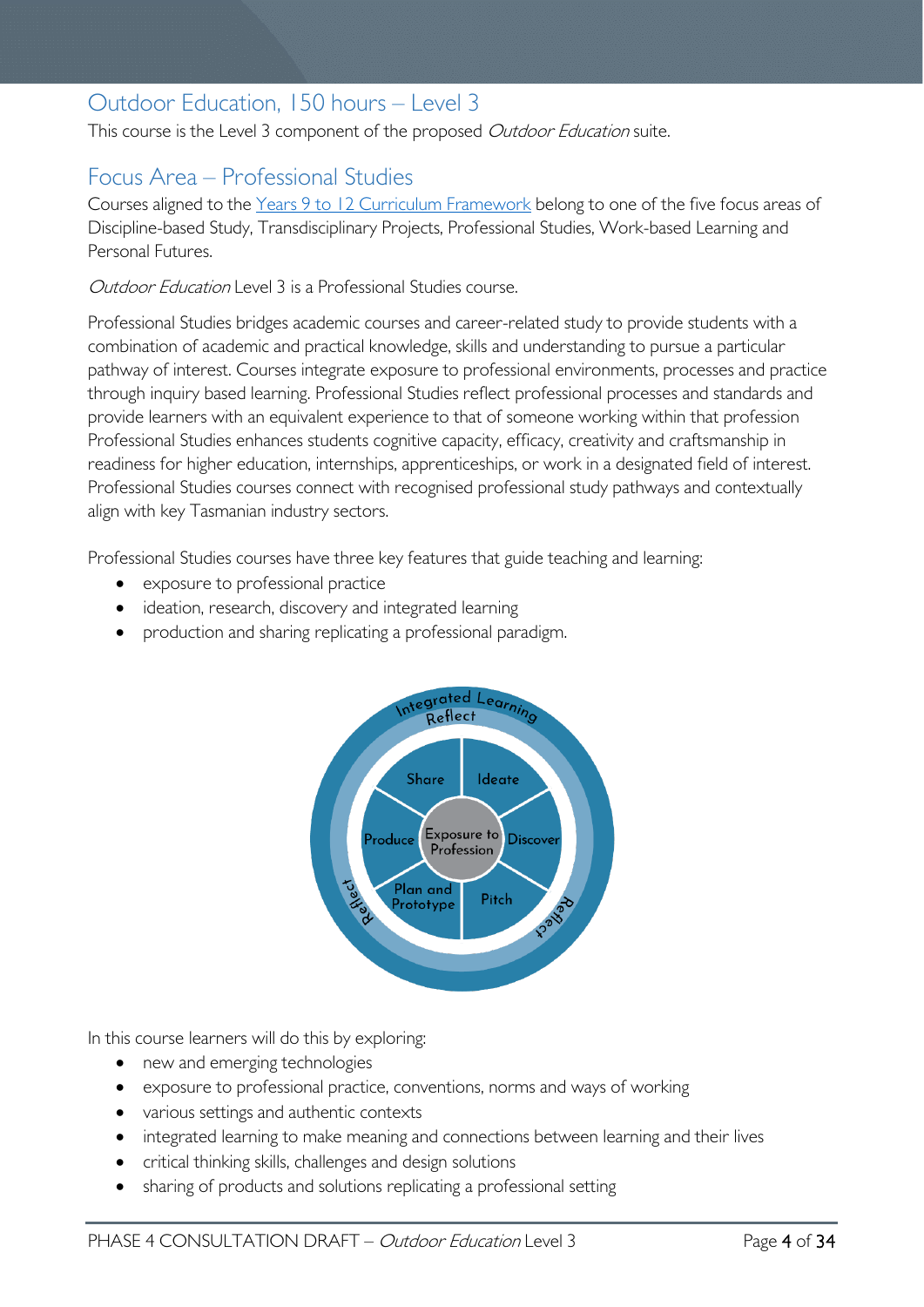- relationships between fields of outdoor education and industry
- ideation, research, and discovery approaches
- sustained inquiry focussed on authentic problems, questions, projects, investigations, or challenges.

## <span id="page-4-0"></span>Rationale

Outdoor Education Level 3 directly addresses Goal 2 of the Alice Springs (Mparntwe) Education Declaration (December 2019) Goals for Young Australians: that "all young Australians become confident and creative individuals, successful lifelong learners, and active and informed members of the community".

The *Outdoor Education* suite of courses are uniquely placed in helping students develop skills and integrate understanding of group dynamics and outdoor leadership, safety management, natural and cultural history, environmental interpretation, and sustainability. Tasmania is acknowledged internationally as a destination where our exceptional world-class natural heritage and climate provide learners with ready access to rich settings and opportunities to experience diverse and high-quality outdoor recreation experiences.

The Australian Industry and Skills Committee description of the scope of the Outdoor Recreation industry sector, employment trends and skills forecasts

<https://nationalindustryinsights.aisc.net.au/industries/sport-fitness-and-recreation/outdoor-recreation> (accessed June, 2021) indicates a projected increase in demand in this area.

The purpose of Years 9 to 12 Education is to enable all students to achieve their potential through Years 9 to 12 and beyond in further study, training, or employment.

Years 9 to 12 Education enables Personal Empowerment, Cultural Transmission, Preparation for Citizenship and Preparation for Work.

This course is built on the principles of: Access, Agency, Excellence, Balance, Support and Achievement as part of a range of programs that enables students to access a diverse and flexible range of learning opportunities suited to their level of readiness, interests and aspirations.

# <span id="page-4-1"></span>Learning Outcomes

On successful completion of this course learners will be able to:

- 1. demonstrate personal and social capability skills and understanding
- 2. analyse how participation in outdoor adventure recreation benefits individuals
- 3. analyse how the outdoor recreation industry sector contributes to communities
- 4. communicate information, observations, and ideas
- 5. analyse factors impacting effective group interaction and function
- 6. demonstrate specialised understanding and skills across a range of outdoor recreation experiences
- 7. evaluate and apply key concepts and skills required to support best practice
- 8. analyse ecological literacy concepts and perspectives.

# <span id="page-4-2"></span>Integration of General Capabilities and Cross-Curriculum Priorities

This course provides opportunities to address the following general capabilities:

- Critical and creative thinking  $\epsilon$
- Information and communication technology capability  $\cdot \cdot$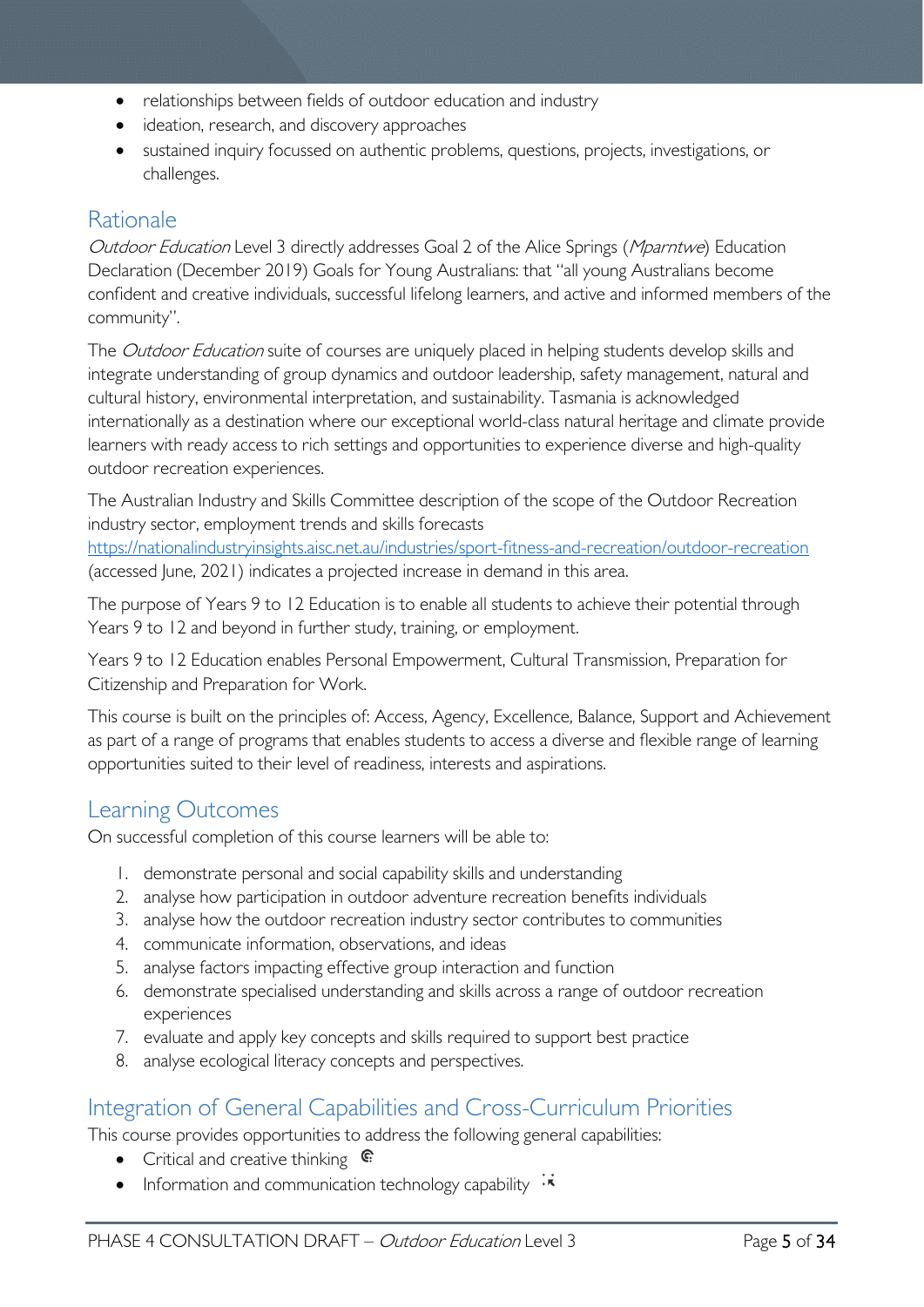- Intercultural understanding  $\epsilon_3$
- Literacy  $\blacksquare$
- Personal and social capability  $\ddot{\bullet}$

The cross-curriculum priorities enabled through this course are:

- Aboriginal and Torres Strait Islander Histories and Cultures  $\mathscr W$
- Sustainability  $\triangleleft$

# <span id="page-5-0"></span>Course Description

The Outdoor Education suite of courses are uniquely placed to help students develop skills and understanding of group dynamics and outdoor leadership, safety management, natural and cultural history, environmental interpretation, and sustainability. Tasmania is acknowledged internationally as a destination where our unique world-class natural heritage and climate provides learners with ready access to rich settings and opportunities to experience a diverse range of high quality outdoor recreation experiences.

Outdoor Education Level 3 provides opportunities for learners to enhance their practical skills across a range of outdoor activities, challenges and settings. It also supports development of skills in reflection and communication, leading others in various groups and roles, managing positive relationships with others, and fostering connections to the natural environment.

Learners explore issues highlighting the importance of sustainable practice and responsible industry management of our natural environments for future generations. They build knowledge and understanding of outdoor living skills and leadership theories including their application and transferability from the outdoor recreation context.

### <span id="page-5-1"></span>Pathways

- *Outdoor Education* Level 3 extends upon Outdoor Learning perspectives with concepts from the Personal, Social and Community Health and Movement and Physical Activity strands of the [F-10 Australian Curriculum – Health and Physical Education.](http://www.australiancurriculum.edu.au/health-and-physical-education/curriculum/f-10?layout=1)
- *Outdoor Education* Level 3 is designed to connect and build from the proposed *Outdoor* Education Level 2 course. Prior personal experiences and exposure emerging from the crosscurricular approaches of the Australian Curriculum F-10 and appropriate TASC Level 1 courses may also help to scaffold entry into this course.
- Learners completing *Outdoor Education* may use it as a basis for a wide range of personal, vocational education and training options. Outdoor Education Level 3 provides a breadth pathway to other Level 3 HPE courses and VET Certificate III in Outdoor Recreation.
- *Outdoor Education* Level 3 may also lead to a range of post-year 12 study options including TasTAFE and UTAS.
- After completing *Outdoor Education* Level 3, vocational pathways may include, but are not limited to: guiding, adventure tourism, natural sciences, emergency services and training academies. Additionally, the Defence Forces, State Police and Fire and Forestry Departments are examples of employment areas in the public sector that rely on people with the skills and knowledge developed through studying this course.
- *Outdoor Education* Level 3 develops valued personal skills and attributes that can readily transfer to and support a wide range of occupations.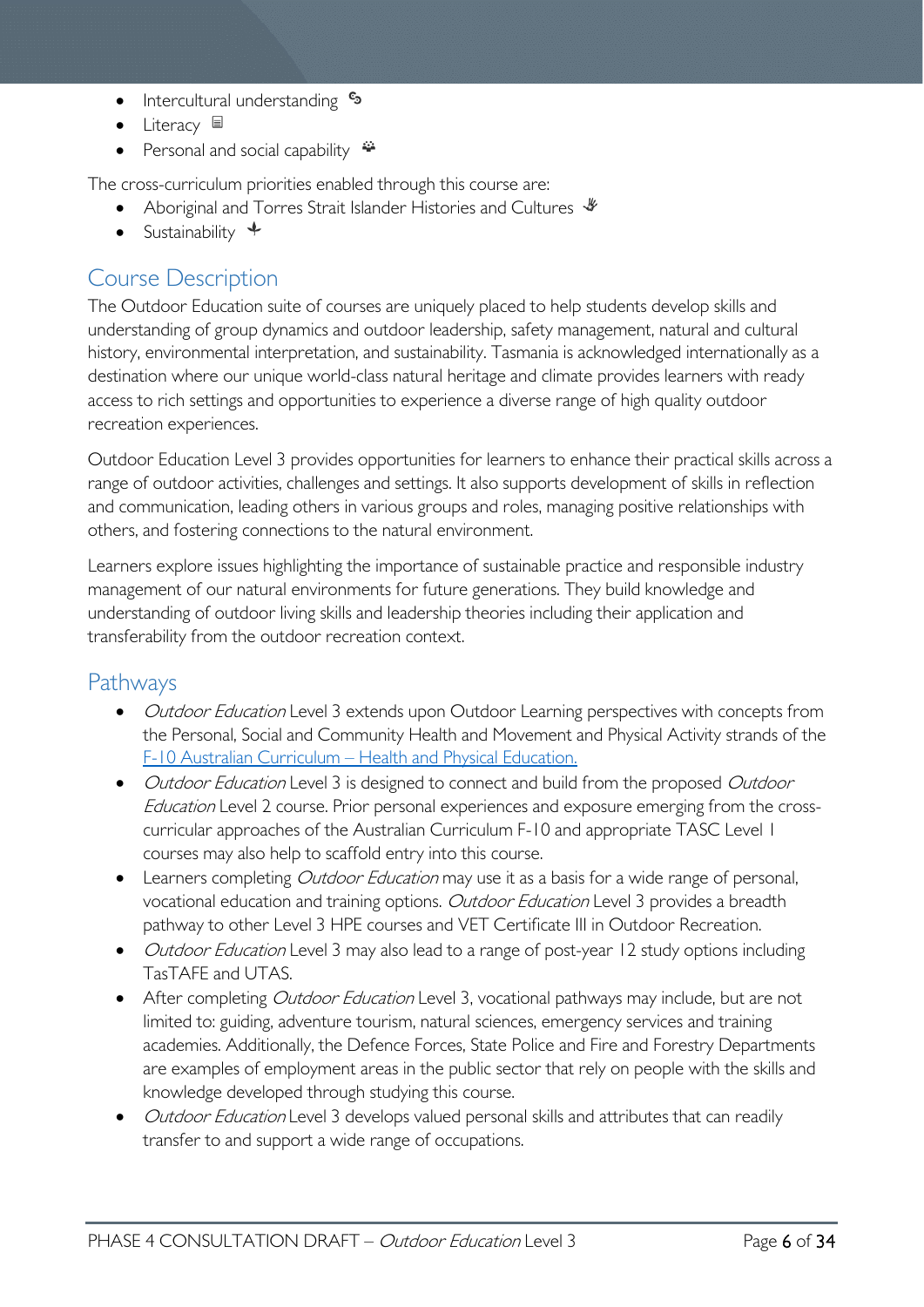## <span id="page-6-0"></span>Course Requirements

#### <span id="page-6-1"></span>Access

• Learners undertaking this course must be aware of the complexity of the content and the high level of physical activity required. Participants must be organised and ready to participate fully in a range of challenging practical outdoor learning experiences together with the theory-based tasks and activities integrated within this course.

#### <span id="page-6-2"></span>Resource Requirements

- When planning and conducting outdoor adventure activities, in addition to addressing their workplace Risk Management procedures, providers of this course will ensure that they have access to suitable equipment and are able to meet the [Australian Adventure Activity Standards](https://australianaas.org.au/) and any additional sector requirements.
- The nature of this course requires a minimum group size of 4 learners.
- *Outdoor Education* is an evolving, dynamic, and technology-connected area. Research tasks and presentations require students to be able to access a range of suitable digital software and hardware.

## <span id="page-6-3"></span>Course Structure and Delivery

#### <span id="page-6-4"></span>Structure

This course consists of three 50-hour modules.

- Core Module I Outdoor Experiences
- Core Module 2 Outdoor Knowledge and Skills
- Core Module 3 Sustainability and Outdoor Recreation Industries

#### <span id="page-6-5"></span>**Delivery**

Module 1 should be delivered concurrently with or before Modules 2 and 3

### <span id="page-6-6"></span>Course Content

#### <span id="page-6-7"></span>Module 1 – Outdoor Experiences

#### <span id="page-6-8"></span>Module 1 Learning Outcomes

On successful completion of this module, learners will be able to:

- 1. demonstrate personal and social capability skills and understanding
- 2. analyse how participation in outdoor adventure recreation benefits individuals
- 3. analyse how the outdoor recreation industry sector contributes to communities
- 4. communicate information, observations, and ideas
- 5. analyse factors impacting effective group interaction and function
- 6. demonstrate specialised understanding and skills across a range of outdoor recreation experiences

#### <span id="page-6-9"></span>Module 1 Content

Module 1 allows learners to experience various outdoor activities. Learners also develop understanding of the requirements to plan and run outdoor recreation activities. It has a major focus on providing opportunities to apply theory concepts and develop learners' practical skills and knowledge through balanced exposure to leadership and participant experiences and roles during a range of outdoor activities. The module also includes time addressing a chosen activity for depth study, experience and reflection on its personal and community trends and impacts.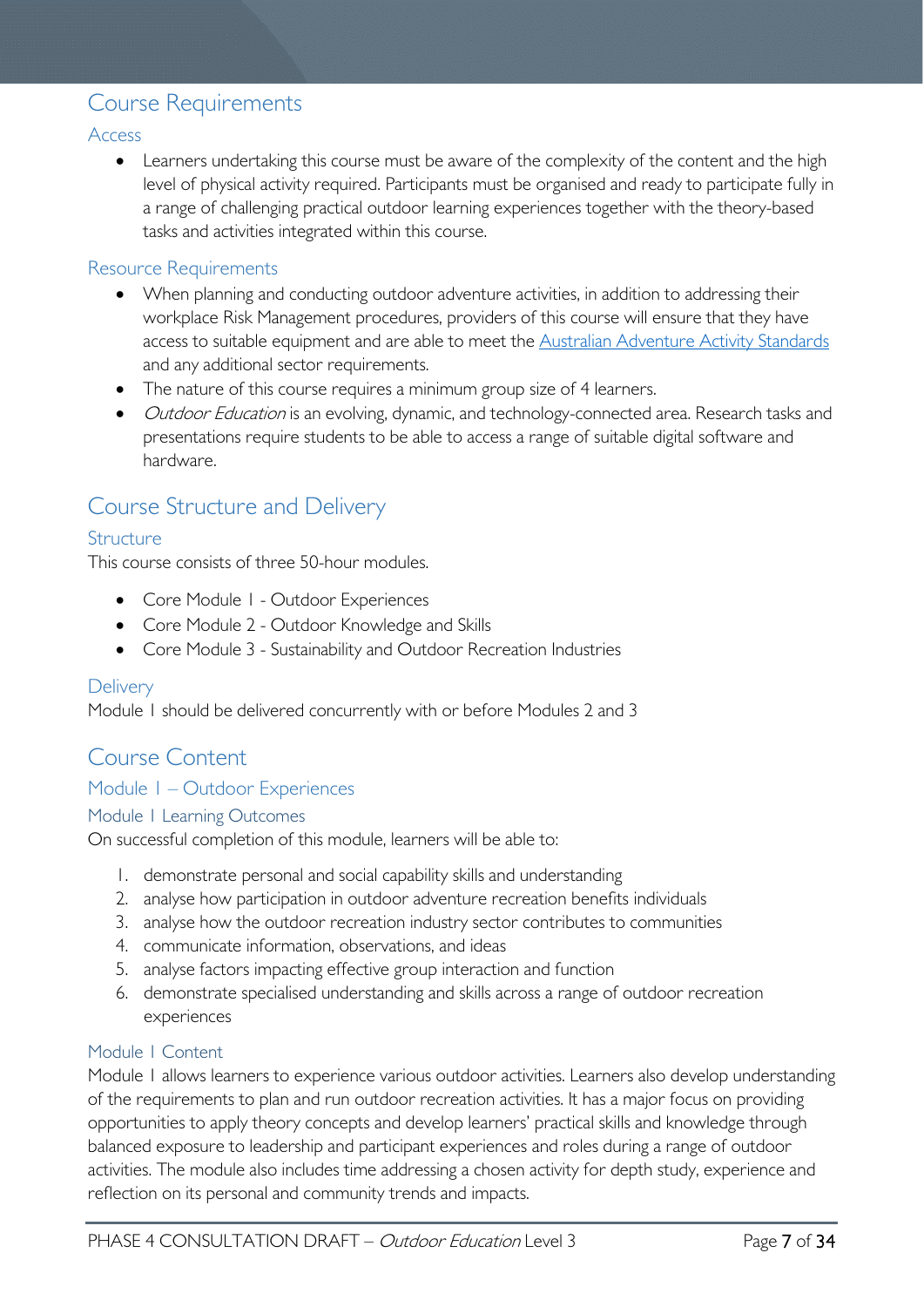At Level 3 in *Outdoor Educatio*n providers should focus on the integration of development of intermediate and advanced competence in a range of outdoor skills in concert with building independence and self-sufficiency. Activities should regularly allow for demonstrating understanding and effectiveness in positively contributing to group outcomes and experiences and provide opportunities for developing participant, guide and leadership qualities and involvement.

Module 1 provides learners with applied and authentic exposure to professional practices and integrated learning as they explore opportunities to:

- integrate and apply theoretical and practical skills associated with planning, participation and leadership of outdoor recreation activities
- develop positive relationships with the environment, others and self through interaction with the natural world
- explore and understand the vital roles outdoor experiences have in supporting the wellbeing and sustainability of individuals, society and our environment
- engage in a wide range of practical and active learning experiences, natural settings and environments
- develop competence and safety management in outdoor environments and activities
- be exposed to industry practices and expectations and to recognise roles and sectors where outdoor education skills, knowledge and understandings are highly valued attributes

During Module 1 - Outdoor Experiences learners should be provided with the following learning experiences:

- opportunities to experience at least three different outdoor recreation activities
- exposure and discussion of professional practice
- GOPREPARE as a planning framework
- examining the Outdoor Education Australia website
- exploring the Australian Adventure Activity standards
- small group Collaborative Outdoor Leadership Project group leadership experience
- access to equipment, facilities and instruction suited to ability in the chosen specialist activity
- guidance in establishing format and use habits for a reflective journal.

### Key Knowledge and Concepts

Module 1 will address the following:

- actions and practices used to support a range of safe and positive outdoor experiences
- best practice approaches to assessing risk and making informed judgements
- exploring how individuals' actions towards their roles, relationships and responsibilities impact others
- enhancing positive well-being benefits through reflection on experiences in group and individual activities that are challenging and adventurous
- perspectives on contemporary living and human to nature relationships
- describing and examining how group dynamics and leadership contribute to processes and outcomes in various contexts
- recognising connections from Outdoor Education to development of communication skills, personal and social capability, ethical understanding, critical and creative thinking and the crosscurriculum priorities of sustainability and Aboriginal and Torres Strait Islander histories and cultures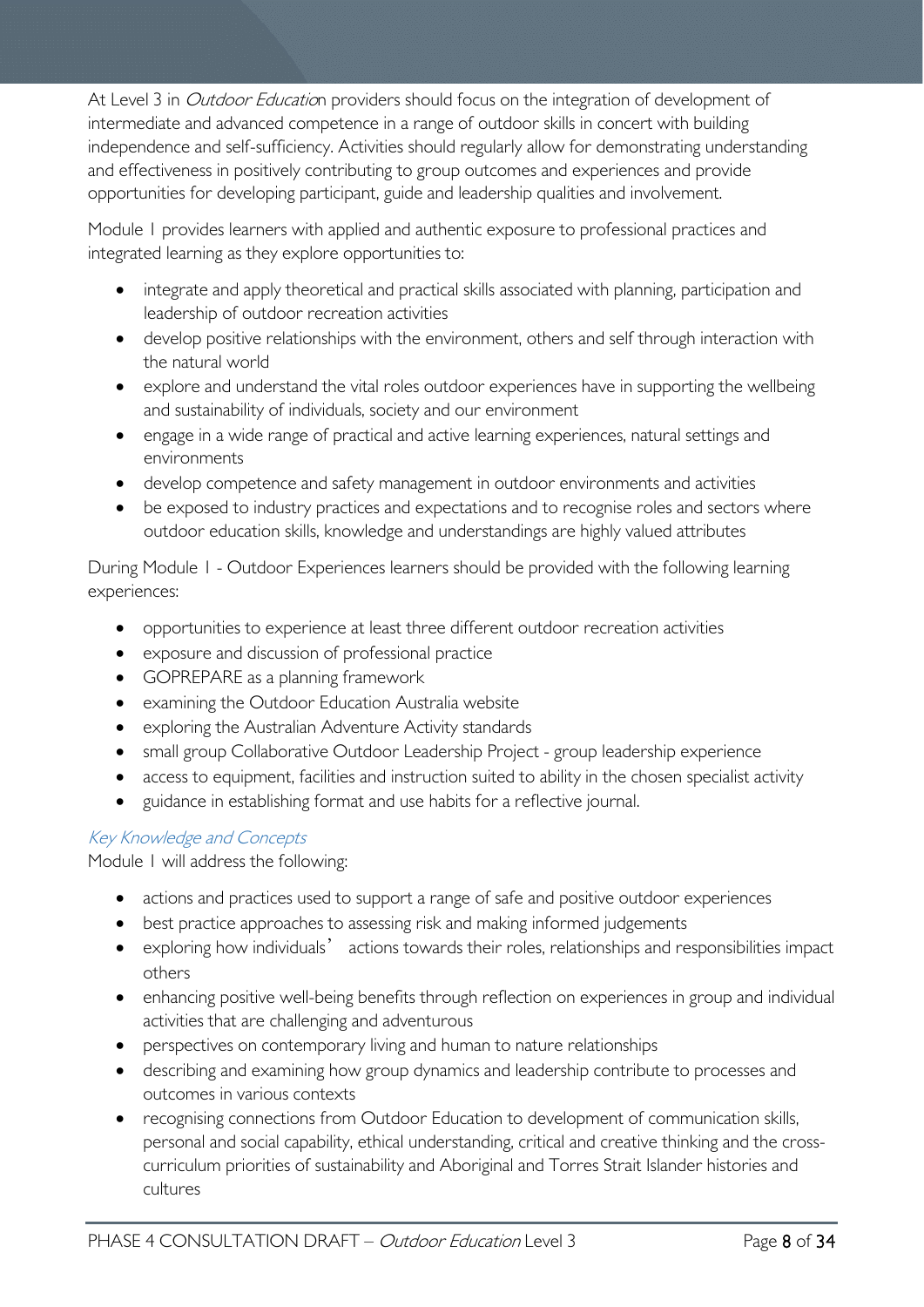• specialised knowledge, skills, terms and techniques used in planning and leading across a range of outdoor activities, experiences and environments.

#### Outdoor Experiences 3 - (15 hrs)

- community-based outdoor activities
- local and regional experiences, industry exposure and intermediate and advanced skill development across a range of activities in accordance with the Outdoor Education: Guidelines for Practical Activities (refer Appendix 6)
- range of selected centre or journey-based activities
- transfer and application of specialist and technical skills
- reflection and dialogue on activities where known skills or past experiences can readily transfer.

#### Planning to Lead Outdoor Activities 3 - (20 hrs)

- planning to lead activities
- Collaborative Outdoor Leadership Activity (COLA)
- peer leadership experience small group project.
- groups of 3-4 collaborate to plan, lead, reflect and review a negotiated outdoor activity involving at least 5 participants and of 1–2 hours' duration.

#### Outdoor Specialisation 3A - (15 hrs)

- focus on skill development and capability in a chosen activity
- digital folio/essay record progress and milestones in mastery using a suitable combination of multimodal approaches.

#### Key Skills:

- develop skills and understandings to move safely and competently while valuing and promoting sustainable use and positive relationships with natural environments
- integrate and apply outdoor knowledge and skills in various settings
- effectively communicate within and about outdoor education activities
- recognise connections between outdoor experiences and industry opportunities through exposure to professional practice
- develop independence and group competence in various social and physical environments
- build a range of decision-making and scenario-appropriate skills, techniques and approaches
- ongoing development of personal and social capabilities such as communication, resilience, selfconfidence, leadership, teamwork, goal setting, personal autonomy and initiative

#### <span id="page-8-0"></span>Module 1 Work Requirements Summary

The work requirements of a course are processes, products or performances that provide a significant demonstration of achievement that is measurable against the course's standards. Work requirements need not be the sole form of assessment for a module.

This module includes 1 group project and 2 folio work requirements.

See Appendix 3 for the full specifications of the Work Requirements of this course.

<span id="page-8-1"></span>Module 1 Assessment This module has a focus on criteria 1, 2, 3, 4, 5 and 6

<span id="page-8-2"></span>Module 2 – Outdoor Knowledge and Skills

#### <span id="page-8-3"></span>Module 2 Learning Outcomes

On successful completion of this module, learners will be able to: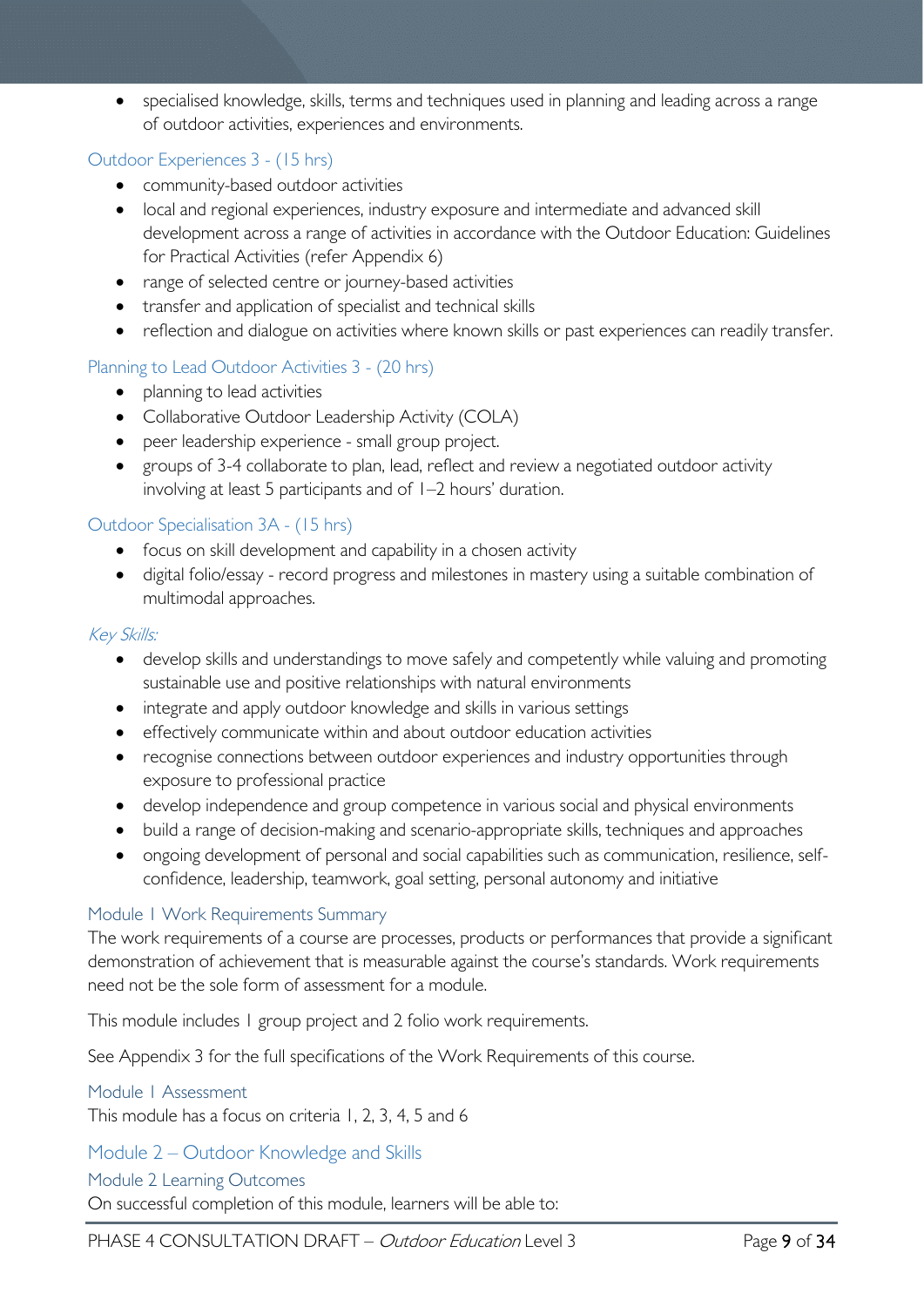- 1. demonstrate personal and social capability skills and understanding
- 2. analyse how participation in outdoor adventure recreation benefits individuals
- 3. analyse how the outdoor recreation industry sector contributes to communities
- 4. communicate information, observations, and ideas
- 5. analyse factors impacting effective group interaction and function
- 7. evaluate and apply key concepts and skills required to support best practice

#### <span id="page-9-0"></span>Module 2 Content

Module 2 examines details relating to outdoor leadership skills, leadership theory and group management, with a major focus on providing opportunities to integrate and apply theory concepts to develop learners' practical skills and knowledge through consideration of a range of outdoor scenarios and settings.

Module 2 provides learners with options to engage with content through application and integrated learning experiences as they explore opportunities to:

- develop positive relationships with the environment, others and self through interaction with the natural world
- explore and understand the vital roles outdoor experiences have in supporting the wellbeing and sustainability of individuals, society and our environment
- engage in a wide range of practical and active learning experiences, natural settings and environments develop competence and safety management in outdoor environments and activities
- be exposed to industry practices and expectations and to recognise roles and sectors where outdoor education skills, knowledge and understandings are highly valued attributes.

During Module 2 - learners should be provided with the following learning experiences:

- in-depth review of leadership theories
- consideration of participant, guide and leader perspectives
- review and discussion of professional practice
- discussing the application and importance of robust goal setting, equity, problem solving and decision-making approaches
- examining the Outdoor Education Australia website
- exploring the Australian Adventure Activity standards
- techniques for reflecting on experiences and activities
- assessing group needs, stages of group formation, conflict management, and communication
- an Individual Outdoor Leadership Project leadership experience and review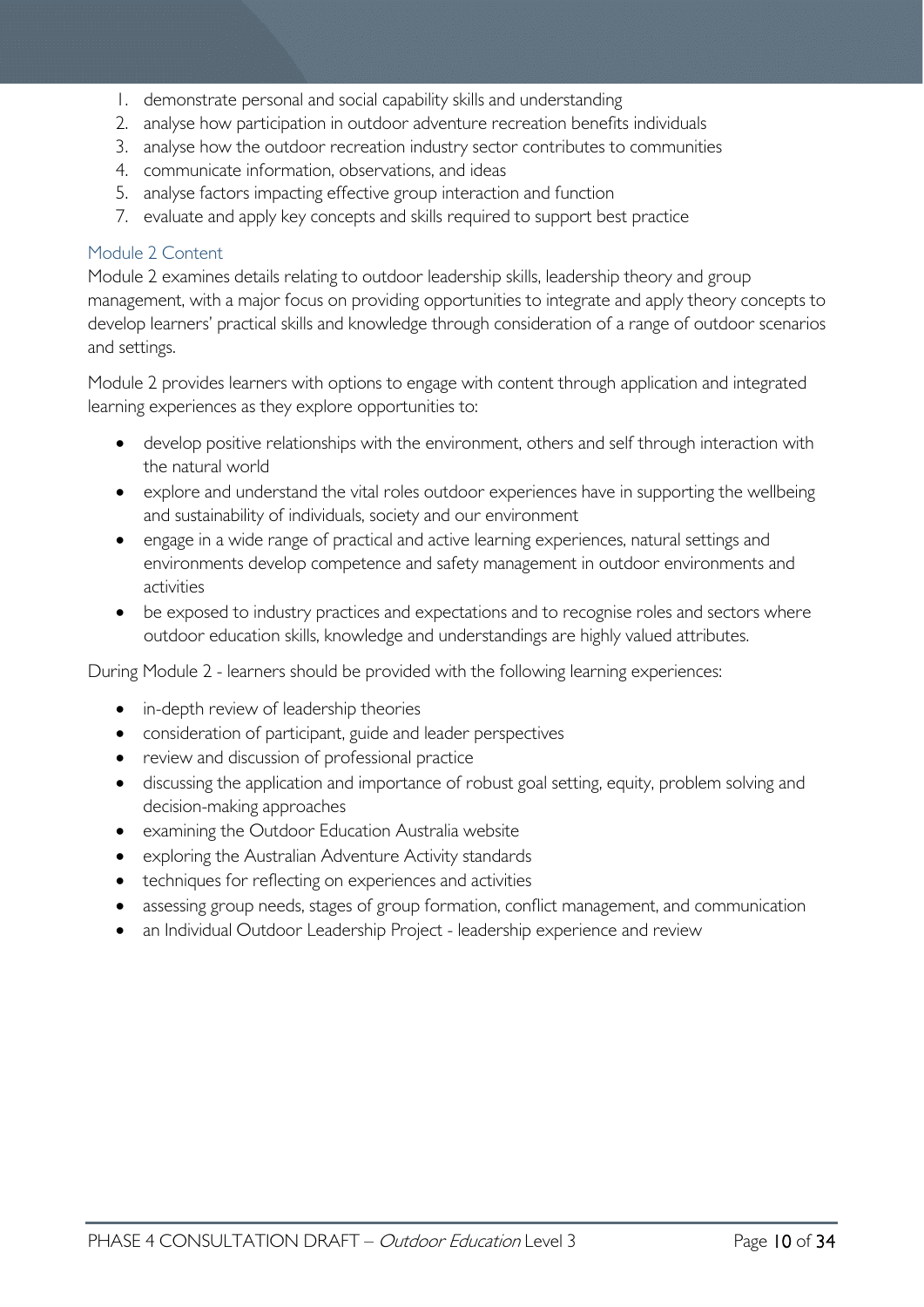Key Knowledge and Concepts

Module 2 will address the following:

- actions and practices used to support a range of safe and positive outdoor experiences
- best practice approaches to assessing risk and making informed judgements
- exploring how individual's actions towards their roles, relationships and responsibilities impact others
- enhancing positive well-being benefits through reflection on experiences in group and individual activities that are challenging and adventurous
- perspectives on contemporary living and human to nature relationships
- describing and examining how group dynamics and leadership contribute to processes and outcomes in various contexts
- recognising connections from Outdoor Education to development of communication skills, personal and social capability, ethical understanding, critical and creative thinking and the crosscurriculum priorities of sustainability and Aboriginal and Torres Strait Islander histories and cultures.

#### Leading Outdoor Activities 3 - (25 hrs)

- developing outdoor leadership capacity
- the role of a leader during outdoor adventure activities
- attributes of effective leaders
- leadership theories
- group and task-oriented leadership
- equity issues in leadership
- decision making
- techniques for reflecting on outdoor adventure activities
- applying leadership theories.

#### Individual Outdoor Leadership Project IOLP (10-15 Hours)

• Learners will plan, conduct, lead and report on an adventure activity.

#### Group Management and Leadership 3 - (10-15 hrs)

- group management
- needs
- stages of group formation
- conflict
- communication.

#### Key Skills:

- develop skills and understandings to move safely and competently while valuing and promoting sustainable use and positive relationships with natural environments
- integrate and apply outdoor knowledge and skills in various settings
- application of leadership theory within the broader outdoor recreation industry sector
- effectively communicate within and about outdoor education activities
- research, share and reflect on the importance of bushcraft, survival skills, equipment, clothing and weather forecasts
- recognise connections between outdoor experiences and industry opportunities through exposure to professional practice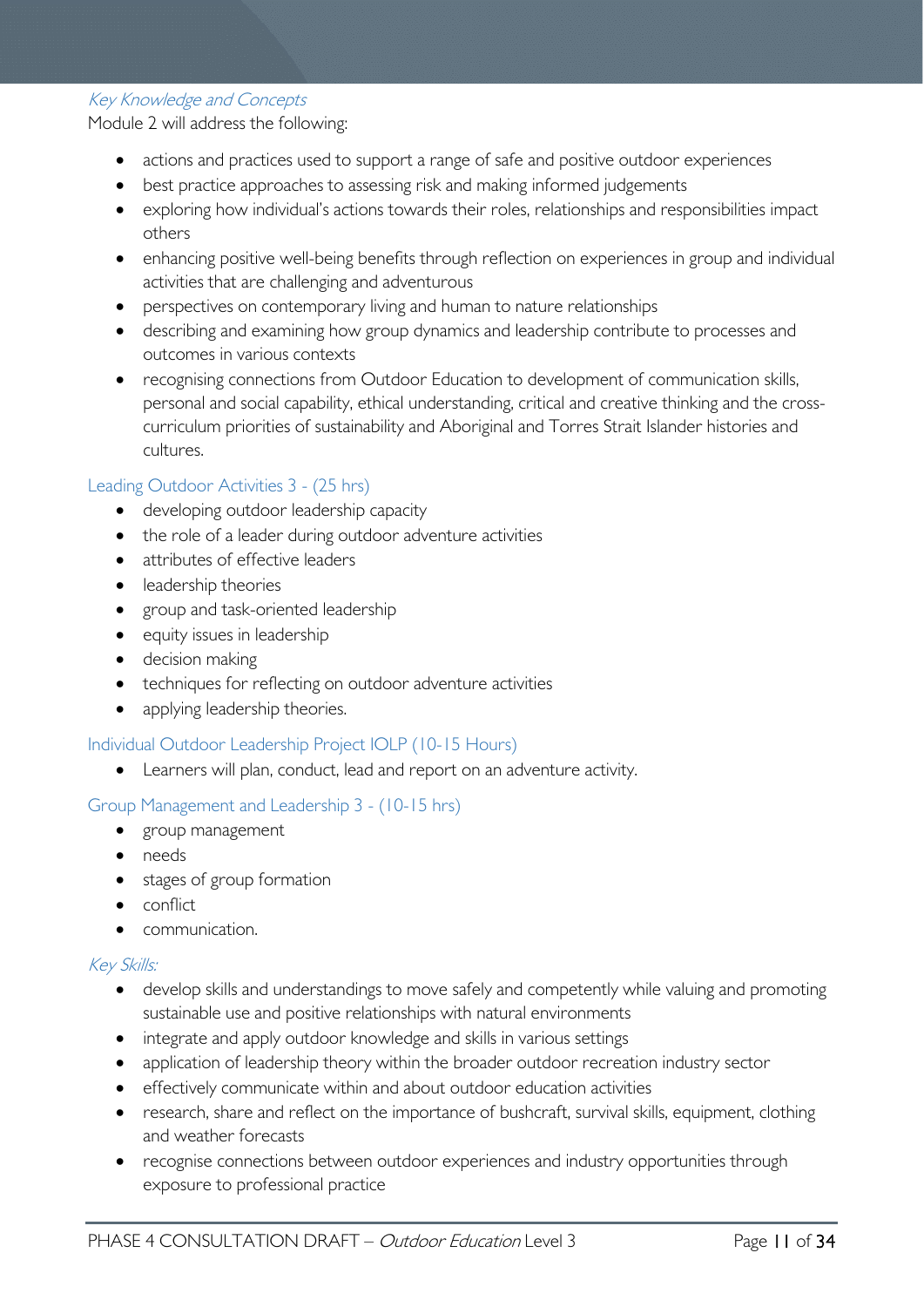- develop independence and group competence in various social and physical environments
- build a range of decision-making and scenario-appropriate skills, techniques and approaches
- ongoing development of personal and social capabilities such as communication, resilience, selfconfidence, leadership, teamwork, goal setting, personal autonomy and initiative.

#### <span id="page-11-0"></span>Module 2 Work Requirements Summary

The work requirements of a course are processes, products or performances that provide a significant demonstration of achievement that is measurable against the course's standards. Work requirements need not be the sole form of assessment for a module.

This module includes 1 project and 1 product as work requirements.

See Appendix 3 for the full specifications of the Work Requirements of this course.

#### <span id="page-11-1"></span>Module 2 Assessment

This module has a focus on criteria 1, 2, 3, 4, 5 and 7

#### <span id="page-11-2"></span>Module 3 - Sustainability and Outdoor Recreation Industries

#### <span id="page-11-3"></span>Module 3 Learning Outcomes

On successful completion of this module, learners will be able to:

- 1. demonstrate personal and social capability skills and understanding
- 2. analyse how participation in outdoor adventure recreation benefits individuals
- 3. analyse how the outdoor recreation industry sector contributes to communities
- 4. communicate information, observations, and ideas
- 5. analyse factors impacting effective group interaction and function
- 8. analyse ecological literacy concepts and perspectives.

#### <span id="page-11-4"></span>Module 3 Content

Module 3 examines human-nature relationships and the ecological sustainability of outdoor recreation activities. Learners also explore the outdoor recreation industry sector and its connections to Tasmanian perspectives, contemporary practice, challenges and solutions. Consideration of future trends allows learners to examine and align broader industry practice with personal interests and specialist activities.

Module 3 provides learners with opportunities to:

- explore environmental sustainability issues related to outdoor recreation and adventure tourism practices
- develop positive relationships with the environment, others and self through interaction with the natural world
- explore and understand the vital roles outdoor experiences have in supporting the wellbeing and sustainability of individuals, society and our environment
- engage in a wide range of practical and active learning experiences, natural settings and environments
- develop competence and safety management in outdoor environments and activities
- be exposed to industry practices and expectations and to recognise roles and sectors where outdoor education skills, knowledge and understandings are highly valued attributes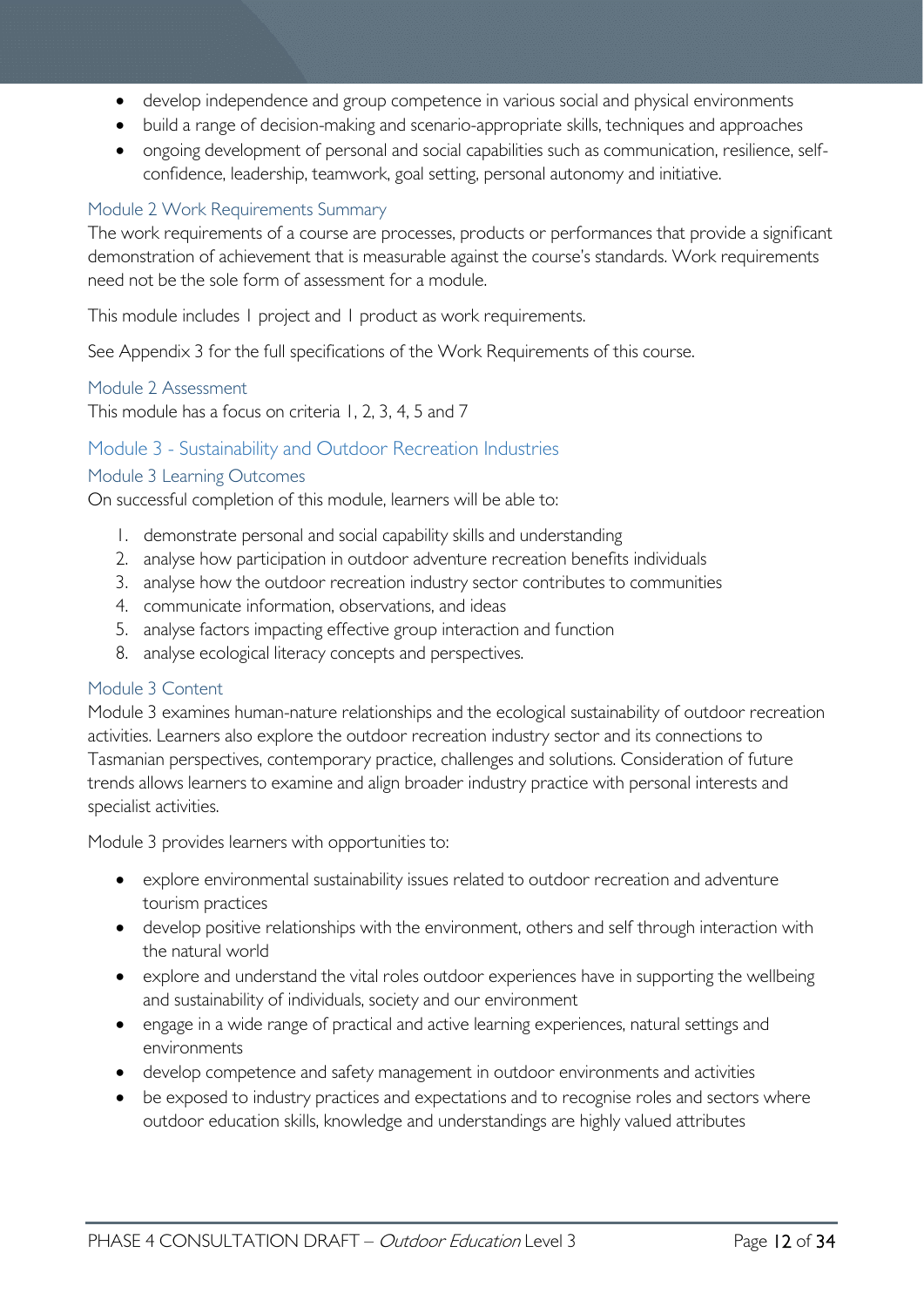During Module 3 – learners should be provided with the following learning experiences:

- in depth examination of:
	- o human-nature relationships
	- o factors influencing sustainability of outdoor recreation activities
	- o guidance and support in conducting the short individual case study investigation
	- o excursion and visit to/by industry professionals to support the adventure tourism industry experience/review/exhibition and group project
- individual Outdoor Leadership Project (IOLP) leadership experience and review
- regular feedback and review of the digital journal and overall folio management
- suitable guidance and access to support in constructing the digital folio/essay

#### Key Knowledge and Concepts

Module 3 will address the following:

- actions and practices used to support a range of safe and positive outdoor experiences
- best practice approaches to assessing risk and making informed judgements
- exploring how individuals' actions towards their roles, relationships and responsibilities impact others
- enhancing positive well-being benefits through reflection on experiences in group and individual activities that are challenging and adventurous
- perspectives on contemporary living and human to nature relationships
- describing and examining how group dynamics and leadership contribute to processes and outcomes in various contexts
- recognising connections from Outdoor Education to development of communication skills, personal and social capability, ethical understanding, critical and creative thinking and the crosscurriculum priorities of sustainability and Aboriginal and Torres Strait Islander histories and cultures.

#### Humans, Nature and Sustainability 3 - (25-30 hrs)

- influences on human nature relationships
- historic and contemporary values for natural environments
- ways in which humans have experience of natural environments
- leadership, values, connection and facilitating human relationships with nature
- threats to wilderness areas and the potential impact on human-nature experiences
- the role of interpretation
- ecological sustainability of Outdoor Recreation activities.

#### Outdoor Recreation and Adventure Tourism Industry 3 - (10-15 hrs)

- adventure tourism challenges, trends, issues and opportunities
- National Park and Guiding Industries
- adventure tourism Industry experience/review/exhibition
- excursion and/or guest speaker(s) and related outdoor experiences associated with multiple providers.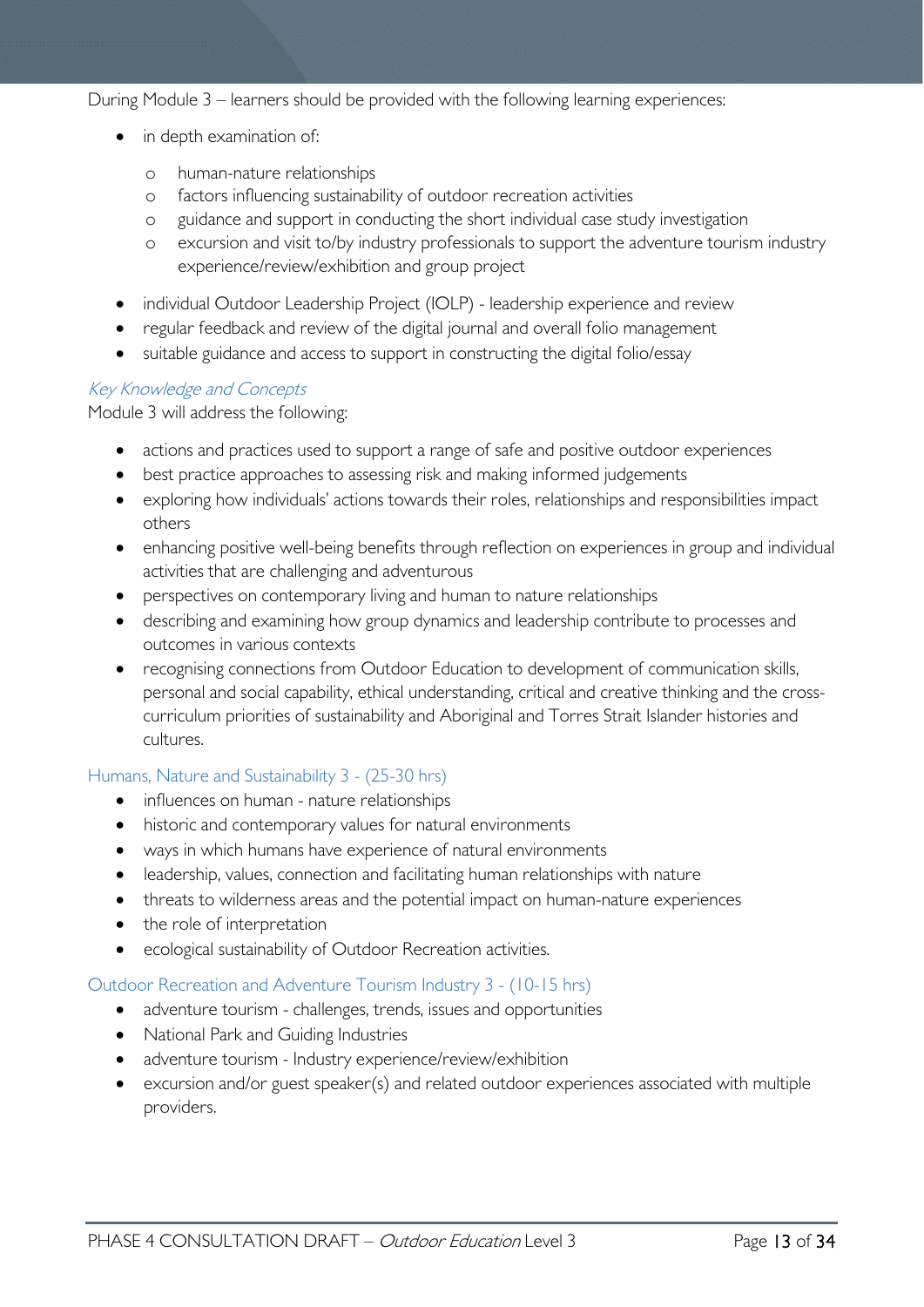#### Outdoor Specialisation 3B - (10-15 hrs)

- focus on skill development and capability in a chosen activity 10–15 hours developing skills in a single chosen activity (may be a continuation of or alternative to activity selected in Module 2)
- Digital folio/essay record of progress and milestones in mastery using a suitable combination of multimodal approaches
- Activity/Industry relationship project
- review exhibition/presentation current and potential industry connections, trends and issues and opportunities for professional development pathways and vocational roles.

#### Key Skills:

- develop skills and understandings to move safely and competently while valuing and promoting sustainable use and positive relationships with natural environments
- integrate and apply outdoor knowledge and skills in various settings
- effectively communicate within and about outdoor education activities
- recognise connections between outdoor experiences and industry opportunities through exposure to professional practice
- develop independence and group competence in various social and physical environments
- build a range of decision-making and scenario-appropriate skills, techniques and approaches
- ongoing development of personal and social capabilities such as communication, resilience, selfconfidence, leadership, teamwork, goal setting, personal autonomy and initiative.

#### <span id="page-13-0"></span>Module 3 Work Requirements Summary

The work requirements of a course are processes, products or performances that provide a significant demonstration of achievement that is measurable against the course's standards. Work requirements need not be the sole form of assessment for a module.

This module includes 1 investigation, 1 inquiry and 1 product as work requirements.

See Appendix 3 for the full specifications of the Work Requirements of this course.

#### <span id="page-13-1"></span>Module 3 Assessment

This module has a focus on criteria 1, 2, 3, 4, 5 and 8

### <span id="page-13-2"></span>Assessment

Criterion-based assessment is a form of outcomes assessment that identifies the extent of learner achievement at an appropriate end-point of study. Although assessment – as part of the learning program – is continuous, much of it is formative, and is done to help learners identify what they need to do to attain the maximum benefit from their study of the course. Therefore, assessment for summative reporting to TASC will focus on what both teacher and learner understand to reflect endpoint achievement.

The standard of achievement each learner attains on each criterion is recorded as a rating 'A', 'B', or 'C', according to the outcomes specified in the standards section of the course.

A 't' notation must be used where a learner demonstrates any achievement against a criterion less than the standard specified for the 'C' rating.

A 'z' notation is to be used where a learner provides no evidence of achievement at all.

Internal assessment of all criteria will be made by the provider. Providers will report the learner's rating for each criterion to TASC.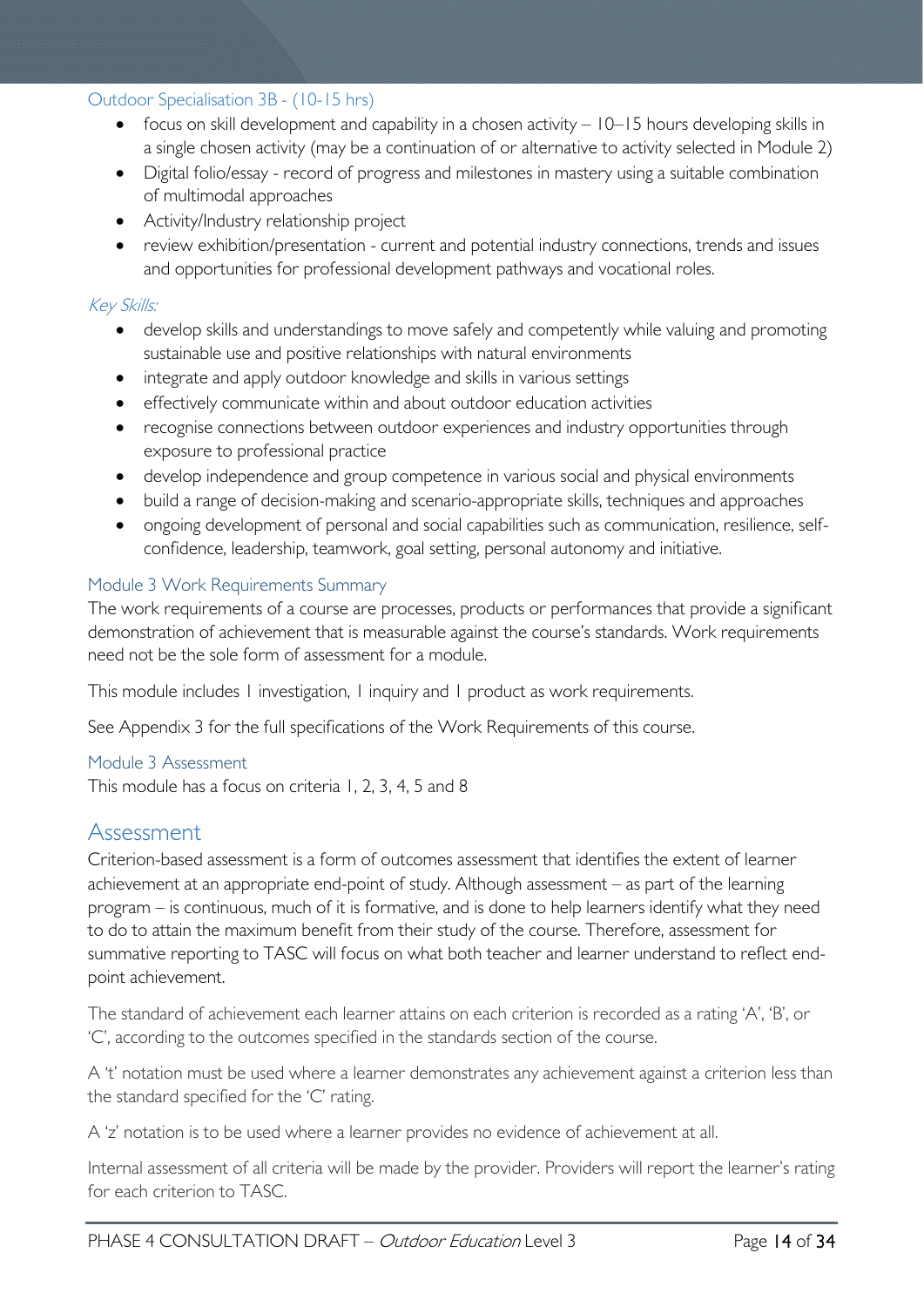TASC will supervise the external assessment of designated criteria which will be indicated by an asterisk (\*). The ratings obtained from the external assessments will be used in addition to internal ratings from the provider to determine the final award.

#### <span id="page-14-0"></span>Criteria

|                   | Module I    | Module 2    | Module 3    |
|-------------------|-------------|-------------|-------------|
| Criteria Assessed | 1,2,3,4,5,6 | 1,2,3,4,5,7 | 1,2,3,4,5,8 |

The assessment for *Outdoor Education* Level 3 will be based on the degree to which the learner can:

- 1. analyse and demonstrate personal and social capability
- 2. analyse how outdoor adventure recreation benefits individuals
- 3. analyse how the outdoor recreation industry sector contributes to communities
- 4. communicate information, observations, and ideas\*
- 5. analyse factors that impact effective group interaction and function \*
- 6. integrate and use specialised knowledge, skills, terms, and techniques in varied outdoor and settings\*
- 7. analyse key concepts and skills required to support best practice\*
- 8. analyse ecological literacy concepts and perspectives\*

\*denotes criteria that are both internally and externally assessed.

#### <span id="page-14-1"></span>**Standards**

Criterion 1: analyse and demonstrate personal and social capability

This criterion is only internally assessed.

| <b>Standard Element</b>                | Rating C                                                                                                                      | <b>Rating B</b>                                                                                                               | Rating A                                                                                                                       |
|----------------------------------------|-------------------------------------------------------------------------------------------------------------------------------|-------------------------------------------------------------------------------------------------------------------------------|--------------------------------------------------------------------------------------------------------------------------------|
| $EI - Self$<br>Awareness <sup>†</sup>  | uses self-reporting<br>instruments to record<br>and compare examples<br>of situations requiring<br>self awareness             | uses self-reporting<br>instruments to record<br>and analyse examples of<br>situations requiring self<br>awareness             | uses self-reporting<br>instruments to record<br>and evaluate examples of<br>situations requiring self<br>awareness             |
| $E2 - Self$<br>Management <sup>#</sup> | examines vicarious and<br>personal examples of the<br>effective use of a range<br>of self management<br>strategies and skills | analyses vicarious and<br>personal examples of the<br>effective use of a range<br>of self management<br>strategies and skills | evaluates vicarious and<br>personal examples of the<br>effective use of a range<br>of self management<br>strategies and skills |
| E3 - Social<br>Awareness <sup>§</sup>  | selects and examines<br>examples from a range<br>of outdoor education<br>scenarios demonstrating<br>social awareness          | selects and analyses<br>examples from a range<br>of outdoor education<br>scenarios demonstrating<br>social awareness          | selects and evaluates<br>examples from a range<br>of outdoor education<br>scenarios demonstrating<br>social awareness          |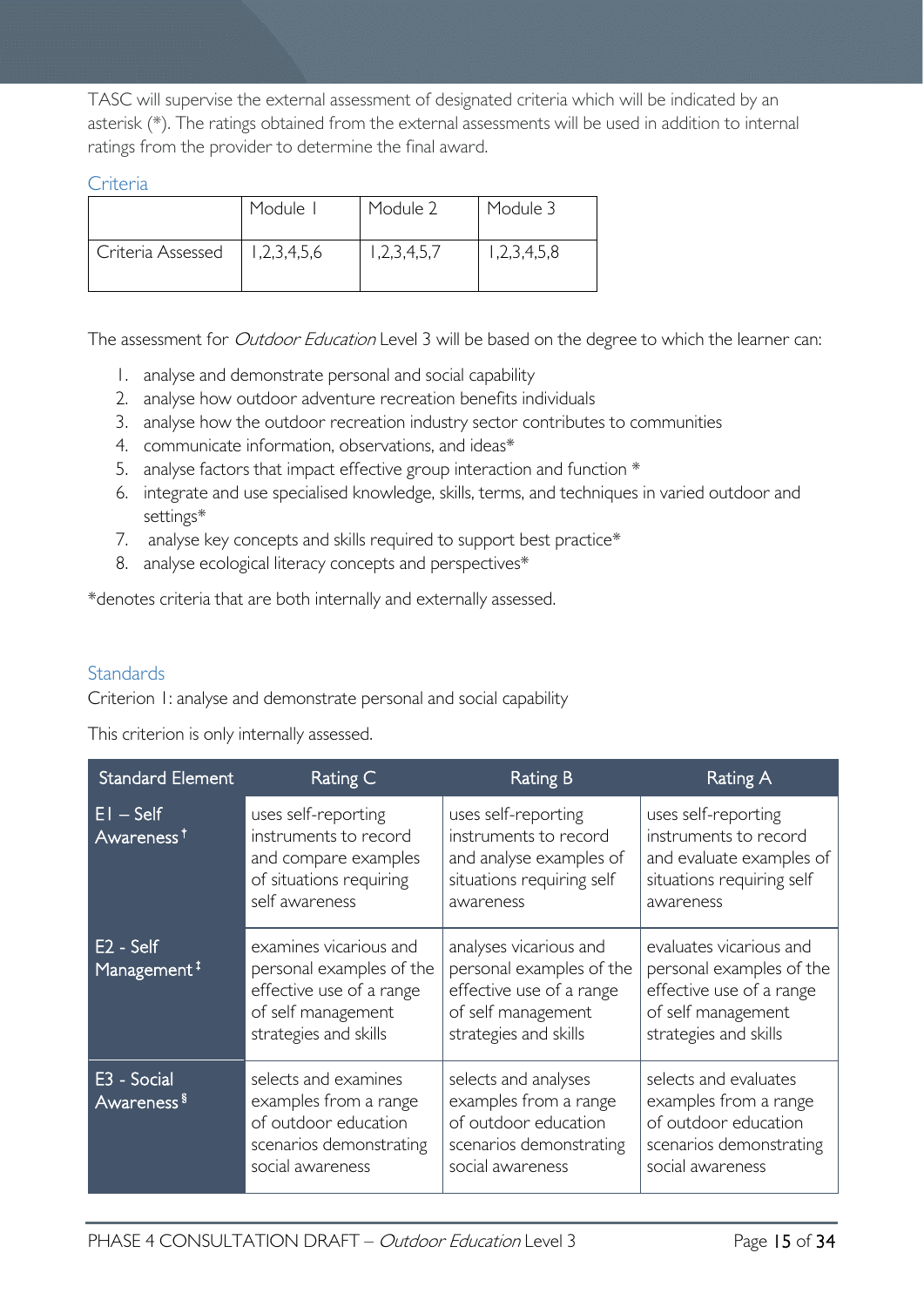| <b>Standard Element</b>                  | Rating C                                                                                                                                                                | <b>Rating B</b>                                                                                                                                                         | Rating A                                                                                                                                                                 |
|------------------------------------------|-------------------------------------------------------------------------------------------------------------------------------------------------------------------------|-------------------------------------------------------------------------------------------------------------------------------------------------------------------------|--------------------------------------------------------------------------------------------------------------------------------------------------------------------------|
| $E4 - Social$<br>Management <sup>®</sup> | examines personal<br>examples of effectively<br>using social management<br>strategies and skills in a<br>wide range of outdoor<br>education challenges and<br>settings. | analyses personal<br>examples of effectively<br>using social management<br>strategies and skills in a<br>wide range of outdoor<br>education challenges and<br>settings. | evaluates personal<br>examples of effectively<br>using social management<br>strategies and skills in a<br>wide range of outdoor<br>education challenges and<br>settings. |

† Self Awareness includes: self-concept, recognising personal qualities and achievements, understanding themselves as learners, recognising emotions, self-reliance, metacognition, and reflective practice

<sup>‡</sup> Self Management skills include: personal autonomy and initiative, goal setting, planning and review practices, self-discipline and organisational skills, resilience, expressing and managing emotions, independence and initiative, confidence, resilience and adaptability

§ Social Awareness includes teaming and interdependence, consideration of others, reading situations, interactions and responses, appreciating diverse perspectives and cultures, contributing to civil society, and understanding relationships

◊ Social Management skills include: interpersonal skills and strategies, situationally appropriate communication, understanding group roles, interactions, responsibilities and leadership skills, negotiating and resolving conflict, making decisions, and working collaboratively

Criterion 2: analyse how outdoor adventure recreation benefits individuals

This criterion is only internally assessed.

| <b>Standard Element</b>                                     | Rating C                                                                                                                                                            | <b>Rating B</b>                                                                                                                                                     | Rating A                                                                                                                                                             |
|-------------------------------------------------------------|---------------------------------------------------------------------------------------------------------------------------------------------------------------------|---------------------------------------------------------------------------------------------------------------------------------------------------------------------|----------------------------------------------------------------------------------------------------------------------------------------------------------------------|
| El - Building<br>positive<br>relationships with<br>nature   | explains research on<br>benefits and connections<br>between outdoor<br>recreation participation,<br>enjoyment and building<br>positive relationships<br>with nature | analyses research on<br>benefits and connections<br>between outdoor<br>recreation participation,<br>enjoyment and building<br>positive relationships<br>with nature | evaluates research on<br>benefits and connections<br>between outdoor<br>recreation participation,<br>enjoyment and building<br>positive relationships<br>with nature |
| $E2 - Development$<br>relationships with<br>others and self | examines and reflects on<br>relationships developed<br>through outdoor<br>experiences and<br>challenges                                                             | analyses and reflects on<br>relationships developed<br>through outdoor<br>experiences and<br>challenges                                                             | evaluates and reflects on<br>relationships developed<br>through outdoor<br>experiences and<br>challenges                                                             |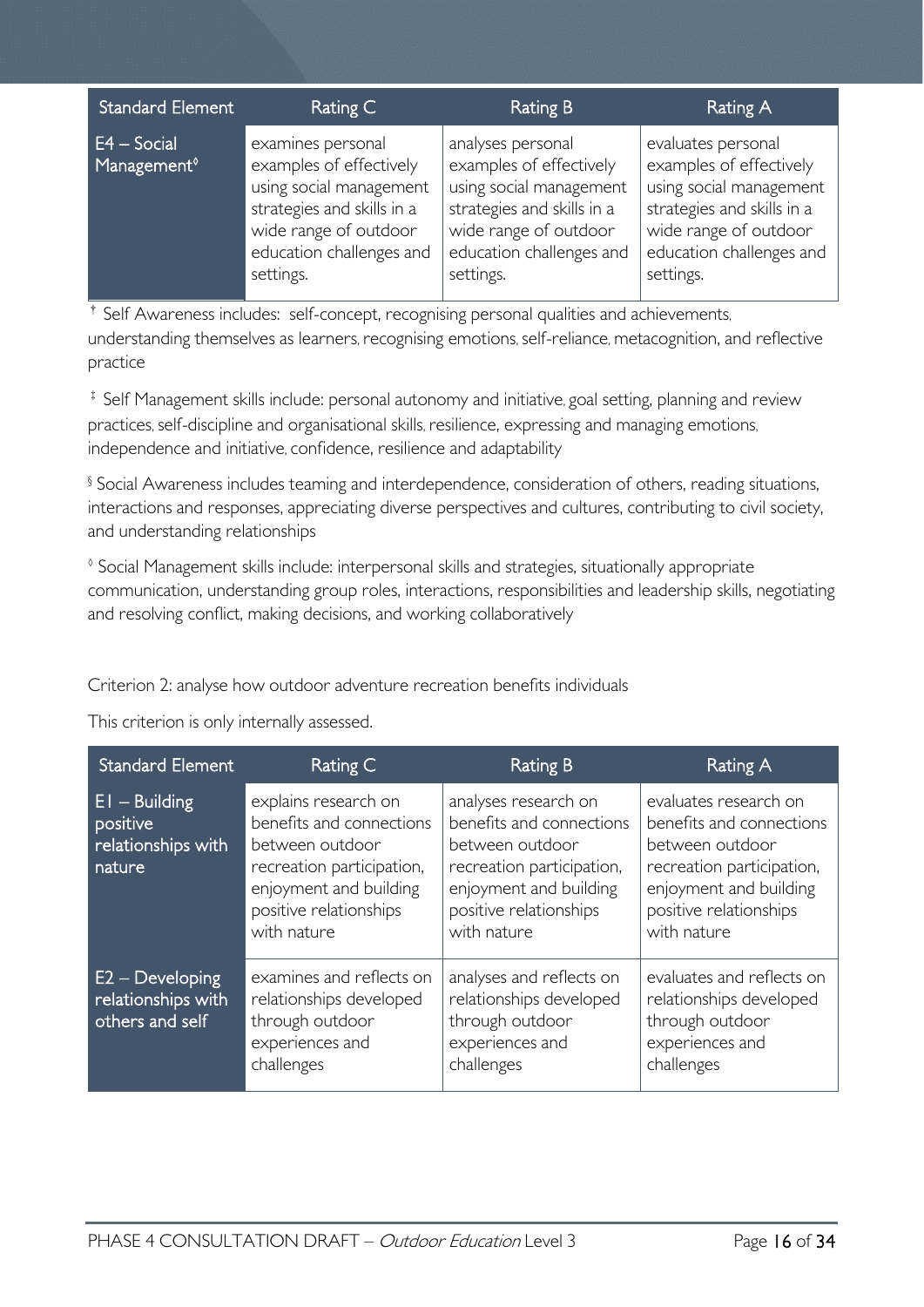| <b>Standard Element</b>                           | Rating C                                                                                                                                            | Rating B                                                                                                                                            | Rating A                                                                                                                                             |
|---------------------------------------------------|-----------------------------------------------------------------------------------------------------------------------------------------------------|-----------------------------------------------------------------------------------------------------------------------------------------------------|------------------------------------------------------------------------------------------------------------------------------------------------------|
| $E3 -$ Active, safe,<br>and competent<br>outdoors | examines benefits of<br>outdoor activity and<br>developing skills to<br>manage risk, live, and<br>move safely and<br>competently in the<br>outdoors | analyses benefits of<br>outdoor activity and<br>developing skills to<br>manage risk, live, and<br>move safely and<br>competently in the<br>outdoors | evaluates benefits of<br>outdoor activity and<br>developing skills to<br>manage risk, live, and<br>move safely and<br>competently in the<br>outdoors |
| $E4 - W$ ellbeing<br>and contemporary<br>living   | examines how outdoor<br>recreation contributes to<br>balancing contemporary<br>lifestyles.                                                          | analyses how outdoor<br>recreation contributes to<br>balancing contemporary<br>lifestyles.                                                          | evaluates how outdoor<br>recreation contributes to<br>balancing contemporary<br>lifestyles.                                                          |

Criterion 3: analyse how the outdoor recreation industry sector contributes to communities

This criterion is only internally assessed.

| <b>Standard Element</b>                                                                       | Rating C                                                                                                                                                    | <b>Rating B</b>                                                                                                                                             | Rating A                                                                                                                                                     |
|-----------------------------------------------------------------------------------------------|-------------------------------------------------------------------------------------------------------------------------------------------------------------|-------------------------------------------------------------------------------------------------------------------------------------------------------------|--------------------------------------------------------------------------------------------------------------------------------------------------------------|
| $EI - Promoting$<br>community unity,<br>empowerment<br>and care for<br>shared<br>environments | examines examples<br>illustrating how the<br>industry sector helps to<br>unite and empower<br>communities and<br>promotes caring for<br>shared environments | analyses examples<br>illustrating how the<br>industry sector helps to<br>unite and empower<br>communities and<br>promotes caring for<br>shared environments | evaluates examples<br>illustrating how the<br>industry sector helps to<br>unite and empower<br>communities and<br>promotes caring for<br>shared environments |
| E2 - Supporting<br>awareness of<br>history, culture<br>and inclusion                          | reviews examples of<br>ways the sector supports<br>awareness of community<br>history, traditions,<br>culture, inclusion, and<br>respect <sup>†</sup>        | analyses examples of<br>ways the sector supports<br>awareness of community<br>history, traditions,<br>culture, inclusion, and<br>respect <sup>†</sup>       | evaluates examples of<br>ways the sector supports<br>awareness of community<br>history, traditions,<br>culture, inclusion, and<br>respect <sup>†</sup>       |
| $E3 - Fostering$<br>independence,<br>wellbeing and<br>community<br>connection                 | examines a range of<br>ways that outdoor<br>recreation contributes to<br>building independence,<br>social health, physical<br>literacy and connection       | analyses a range of ways<br>that outdoor recreation<br>contributes to building<br>independence, social<br>health, physical literacy<br>and connection       | evaluates a range of ways<br>that outdoor recreation<br>contributes to building<br>independence, social<br>health, physical literacy<br>and connection       |
| E4 - Positive<br>economic and<br>environmental<br>benefits                                    | reviews a range of<br>examples where outdoor<br>recreation contributes<br>positively to the<br>economy and<br>environment.                                  | analyses a range of<br>examples where outdoor<br>recreation contributes<br>positively to the<br>economy and<br>environment.                                 | evaluates a range of<br>examples where outdoor<br>recreation contributes<br>positively to the<br>economy and<br>environment.                                 |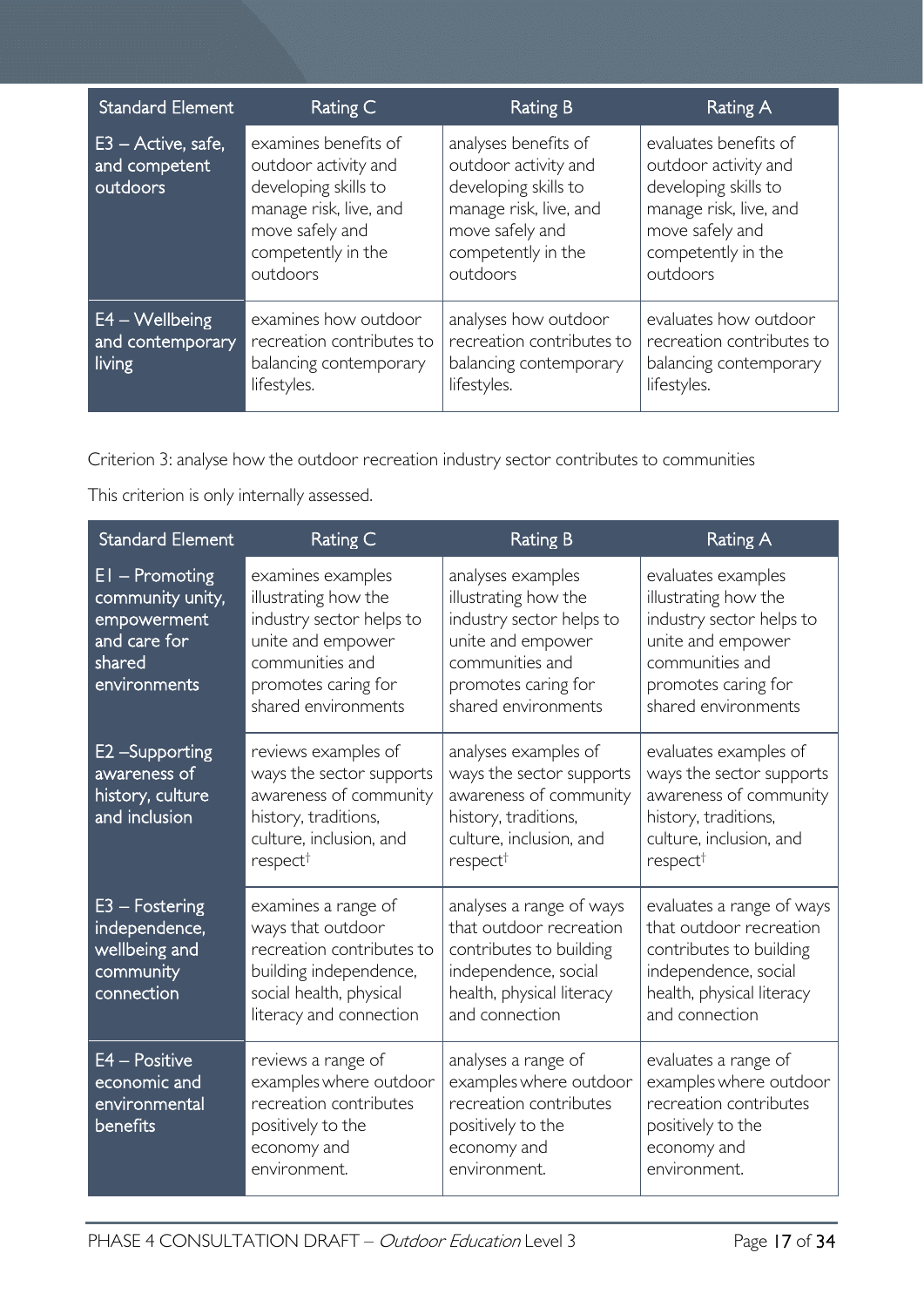† includes industry approaches that support community history, traditions, cultural awareness, preservation, sharing, inclusion and empathy

Criterion 4: communicate information, observations, and ideas\*

This criterion is both internally and externally assessed.

| <b>Standard Element</b>                                | Rating C                                                                                                              | <b>Rating B</b>                                                                                                       | <b>Rating A</b>                                                                                                      |
|--------------------------------------------------------|-----------------------------------------------------------------------------------------------------------------------|-----------------------------------------------------------------------------------------------------------------------|----------------------------------------------------------------------------------------------------------------------|
| $EI$ – Meaning and<br>information<br>sharing           | examines and conveys<br>meaning of and about<br>outdoor recreation<br>information,<br>observations, and ideas         | analyses and conveys<br>meaning of and about<br>outdoor recreation<br>information,<br>observations, and ideas         | evaluates and conveys<br>meaning of and about<br>outdoor recreation<br>information,<br>observations, and ideas       |
| $E2 - Mode:$<br>situation,<br>audience, and<br>purpose | selects and uses a range<br>of situationally<br>appropriate visual,<br>written, and digital<br>communication modes    | organises and uses a<br>range of situationally<br>appropriate visual,<br>written, and digital<br>communication modes  | designs and uses range of<br>situationally appropriate<br>visual, written, and digital<br>communication modes        |
| E3 - Terminology                                       | classifies and correctly<br>uses a range of specialist<br>outdoor education and<br>specialist industry<br>terminology | integrates and correctly<br>uses a range of specialist<br>outdoor education and<br>specialist industry<br>terminology | evaluates and correctly<br>uses a range of specialist<br>outdoor education and<br>specialist industry<br>terminology |
| E4 - Efficiency and<br>organisation                    | interprets and examines<br>ideas and observations<br>clearly, concisely and<br>precisely.                             | interprets and analyses<br>ideas and observations<br>clearly, concisely and<br>precisely.                             | interprets and evaluates<br>ideas and observations<br>clearly, concisely and<br>precisely.                           |

Criterion 5: analyse factors that impact effective group interaction and function \*

This criterion is both internally and externally assessed.

| <b>Standard Element</b>                            | Rating C                                                                                                            | <b>Rating B</b>                                                                                                     | Rating A                                                                                                             |
|----------------------------------------------------|---------------------------------------------------------------------------------------------------------------------|---------------------------------------------------------------------------------------------------------------------|----------------------------------------------------------------------------------------------------------------------|
| $E1 - \text{Roles}$<br>attributes, and<br>settings | examines how roles,<br>attributes, and settings<br>may impact group<br>interactions, function,<br>and effectiveness | analyses how roles,<br>attributes, and settings<br>may impact group<br>interactions, function,<br>and effectiveness | evaluates how roles,<br>attributes, and settings<br>may impact group<br>interactions, function,<br>and effectiveness |
| <b>E2</b> -Relationships<br>and dynamics           | examines ways<br>relationships and<br>interactions impact group<br>dynamics during outdoor<br>recreation activities | analyses ways<br>relationships and<br>interactions impact group<br>dynamics during outdoor<br>recreation activities | evaluates ways<br>relationships and<br>interactions impact group<br>dynamics during outdoor<br>recreation activities |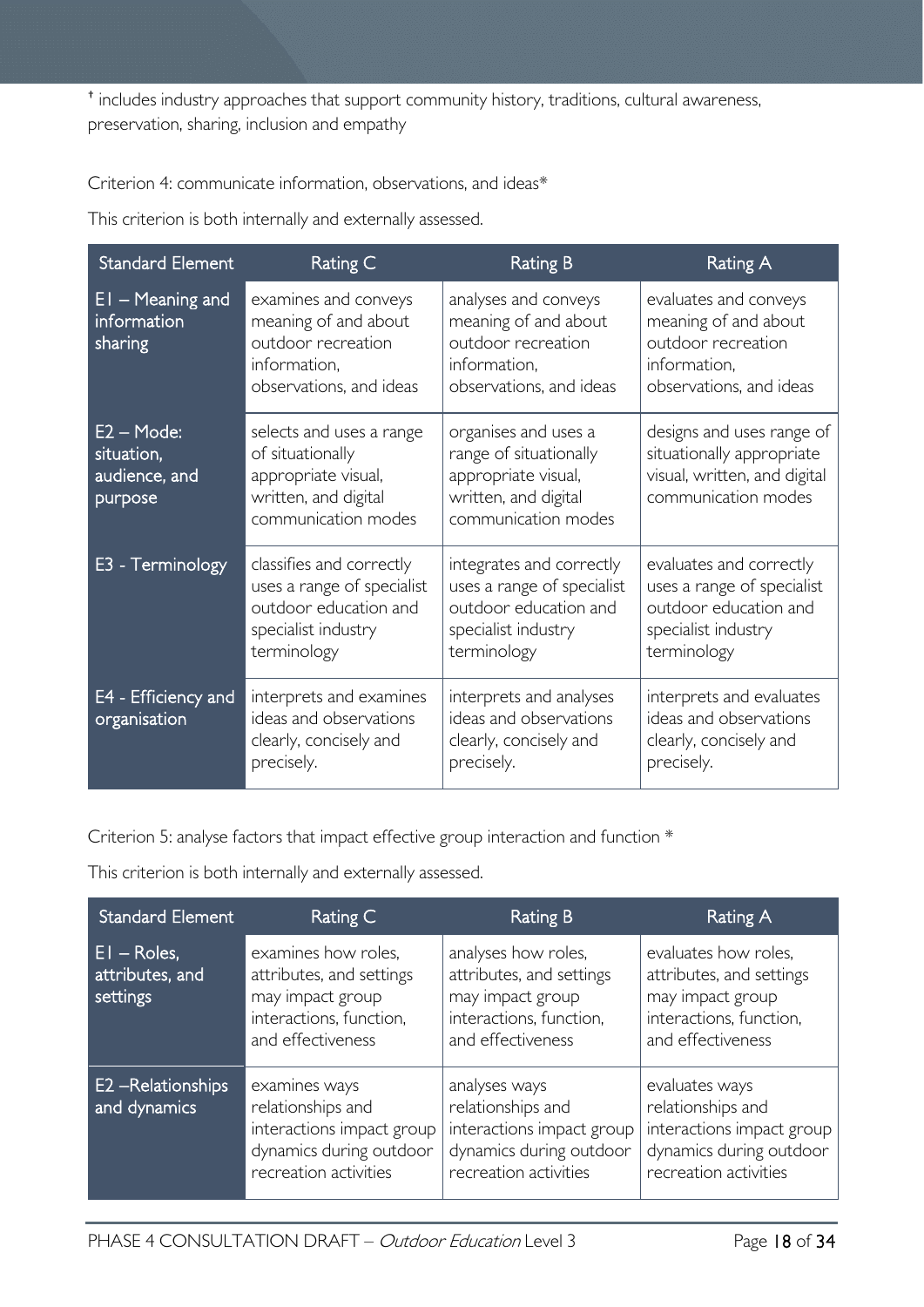| <b>Standard Element</b>                                                        | Rating C                                                                                                                                      | Rating B                                                                                                                                      | Rating A                                                                                                                                       |
|--------------------------------------------------------------------------------|-----------------------------------------------------------------------------------------------------------------------------------------------|-----------------------------------------------------------------------------------------------------------------------------------------------|------------------------------------------------------------------------------------------------------------------------------------------------|
| F3 -<br><b>Responsibilities</b>                                                | examines how<br>participant, guide or<br>leader roles and<br>responsibilities, can<br>positively influence<br>groups                          | analyses how participant,<br>guide or leader roles and<br>responsibilities, can<br>positively influence<br>groups                             | evaluates how<br>participant, guide or<br>leader roles and<br>responsibilities, can<br>positively influence<br>groups                          |
| E4 - Responses<br>and support<br>actions when<br>engaging with<br>group tasks. | explains and<br>demonstrates a range of<br>approaches, including<br>problem solving and<br>reflective thinking, to<br>support group outcomes. | analyses and<br>demonstrates a range of<br>approaches, including<br>problem solving and<br>reflective thinking, to<br>support group outcomes. | evaluates and<br>demonstrates a range of<br>approaches, including<br>problem solving and<br>reflective thinking, to<br>support group outcomes. |

Criterion 6: integrate and use specialised knowledge, skills, terms, and techniques in varied outdoor recreation settings\*

This criterion is both internally and externally assessed.

| <b>Standard Element</b>                                                        | Rating C                                                                                                                                | <b>Rating B</b>                                                                                                                                   | <b>Rating A</b>                                                                                                                                        |
|--------------------------------------------------------------------------------|-----------------------------------------------------------------------------------------------------------------------------------------|---------------------------------------------------------------------------------------------------------------------------------------------------|--------------------------------------------------------------------------------------------------------------------------------------------------------|
| $EI - Specialist$<br>outdoor activities:<br>technical and skill<br>development | executes and records <sup>†</sup> a<br>range of specialist<br>intermediate and<br>advanced skills in<br>practical outdoor<br>activities | routinely executes and<br>records <sup>†</sup> a range of<br>specialist intermediate<br>and advanced skills in<br>practical outdoor<br>activities | routinely executes and<br>records <sup>†</sup> a wide range of<br>specialist intermediate<br>and advanced skills in<br>practical outdoor<br>activities |
| $E2 - Specialist$<br>knowledge, terms,<br>techniques and<br>safety practices   | reviews and uses<br>specialised outdoor<br>activity concepts, terms,<br>techniques, and related<br>safety practices                     | analyses and uses a range<br>of specialised outdoor<br>activity concepts, terms,<br>techniques, and related<br>safety practices                   | evaluates and routinely<br>uses a wide range of<br>specialised outdoor<br>activity concepts, terms,<br>techniques, and related<br>safety practices     |
| $E3 - Skills$ and<br>understanding for<br>outdoor living                       | reviews and<br>demonstrates a range of<br>intermediate and<br>advanced outdoor living<br>$skills^{\ddagger}$                            | analyses and<br>demonstrates a range of<br>intermediate and<br>advanced outdoor living<br>$skills^{\ddagger}$                                     | evaluates and<br>demonstrates a wide<br>range of intermediate<br>and advanced outdoor<br>living skills <sup>‡</sup>                                    |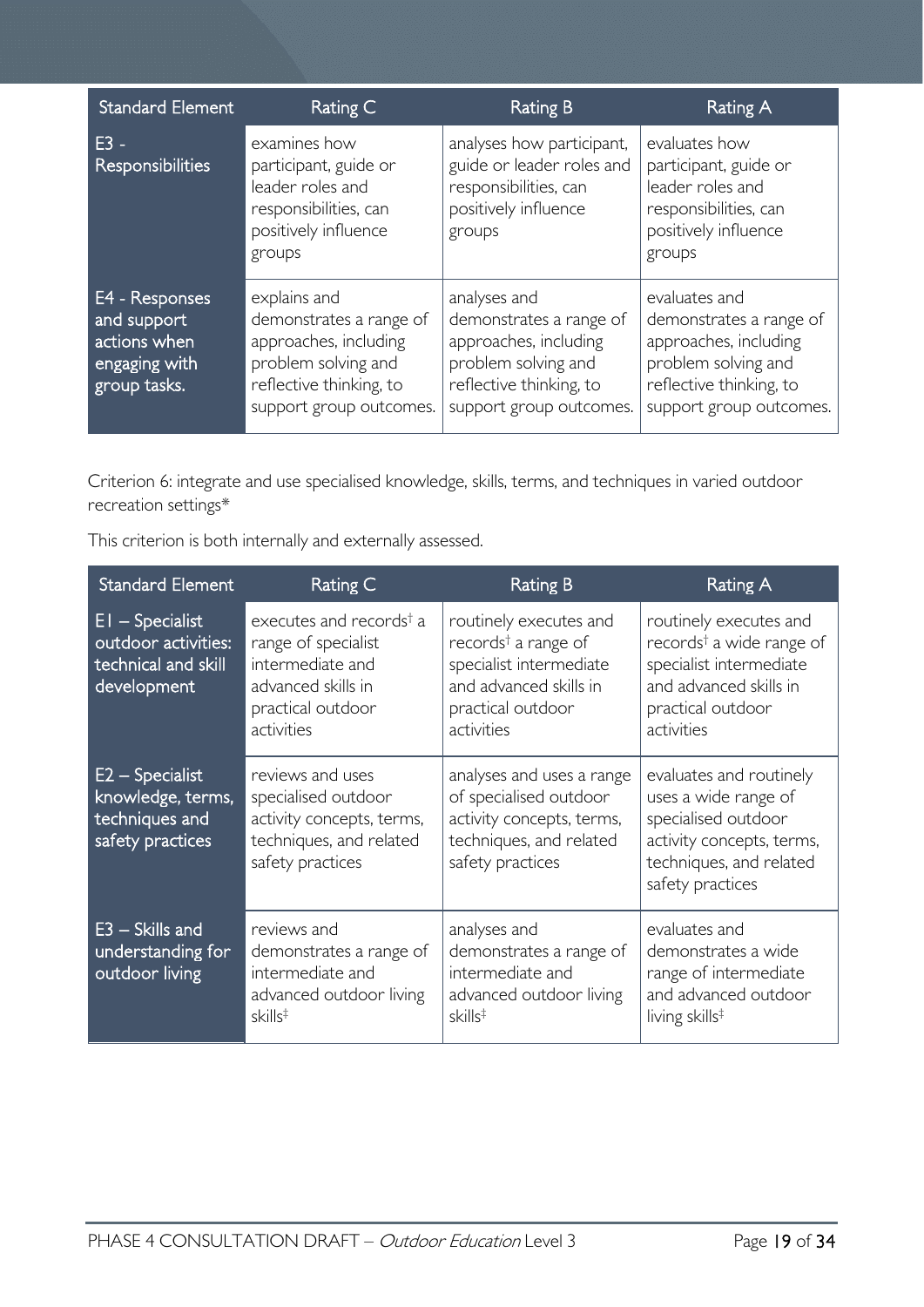| <b>Standard Element</b>                                 | Rating C                                                                                                                                                           | Rating B                                                                                                                                                            | Rating A                                                                                                                                                                  |
|---------------------------------------------------------|--------------------------------------------------------------------------------------------------------------------------------------------------------------------|---------------------------------------------------------------------------------------------------------------------------------------------------------------------|---------------------------------------------------------------------------------------------------------------------------------------------------------------------------|
| $E4 - Responding$<br>and adapting to<br>meet challenges | reviews and reflects on<br>responses, including<br>persistence and<br>adaptation, evident<br>during a range of<br>outdoor challenges and<br>unfamiliar situations. | analyses and reflects on<br>responses, including<br>persistence and<br>adaptation, evident<br>during a range of<br>outdoor challenges and<br>unfamiliar situations. | evaluates and reflects on<br>responses, including<br>persistence and<br>adaptation, evident<br>during a wide range of<br>outdoor challenges and<br>unfamiliar situations. |

† records: uses multimodal approaches to record learning, performance and personal reflection on experiences

‡ skills related to: outdoor living, bushcraft, camping, weather, navigation, emergency and survival

Criterion 7: analyse key concepts and skills required to support best practice\*

This criterion is both internally and externally assessed.

| <b>Standard Element</b>                                                                 | Rating C                                                                                                                                                                                                       | <b>Rating B</b>                                                                                                                                                                                                 | Rating A                                                                                                                                                                                                         |
|-----------------------------------------------------------------------------------------|----------------------------------------------------------------------------------------------------------------------------------------------------------------------------------------------------------------|-----------------------------------------------------------------------------------------------------------------------------------------------------------------------------------------------------------------|------------------------------------------------------------------------------------------------------------------------------------------------------------------------------------------------------------------|
| $EI -$<br>Understanding of<br>professional<br>practices and<br>conventions <sup>+</sup> | examines the intent and<br>purpose of a range<br>outdoor recreation<br>industry practices                                                                                                                      | analyses the intent and<br>purpose of a range of<br>outdoor recreation<br>industry practices                                                                                                                    | evaluates the intent and<br>purpose of a range of<br>outdoor recreation<br>industry practices                                                                                                                    |
| $E2 - Application$<br>and connection of<br>key theory#<br>concepts and skills           | uses appropriate<br>examples to examine the<br>application of theory<br>concepts and skills when<br>engaged in outdoor<br>education activities                                                                 | selects appropriate<br>examples to analyse the<br>application of theory<br>concepts and skills when<br>engaged in outdoor<br>education activities                                                               | selects appropriate<br>examples to evaluate the<br>application of theory<br>concepts and skills when<br>engaged in outdoor<br>education activities                                                               |
| $E3 - Using$<br>accepted practices<br>for producing and<br>sharing work                 | examines accepted<br>industry practices,<br>including mode, format,<br>and academic<br>referencing standards,<br>and employs these when<br>preparing, producing, and<br>sharing work                           | analyses accepted<br>industry practices,<br>including mode, format,<br>and academic<br>referencing standards,<br>and employs these when<br>preparing, producing, and<br>sharing work                            | evaluates accepted<br>industry practices,<br>including mode, format,<br>and academic<br>referencing standards,<br>and employs these when<br>preparing, producing, and<br>sharing work                            |
| E4 - Reflection on<br>outcomes and<br>impacts of<br>outdoor<br>experiences              | reviews connections<br>between stakeholders <sup>‡</sup> ,<br>theory concepts,<br>outdoor skills and<br>aspects of outdoor<br>education <sup>§</sup> when<br>reflecting on outcomes<br>of outdoor experiences. | analyses connections<br>between stakeholders <sup>‡</sup> ,<br>theory concepts,<br>outdoor skills and<br>aspects of outdoor<br>education <sup>§</sup> when<br>reflecting on outcomes<br>of outdoor experiences. | evaluates connections<br>between stakeholders <sup>‡</sup> ,<br>theory concepts,<br>outdoor skills and<br>aspects of outdoor<br>education <sup>§</sup> when<br>reflecting on outcomes<br>of outdoor experiences. |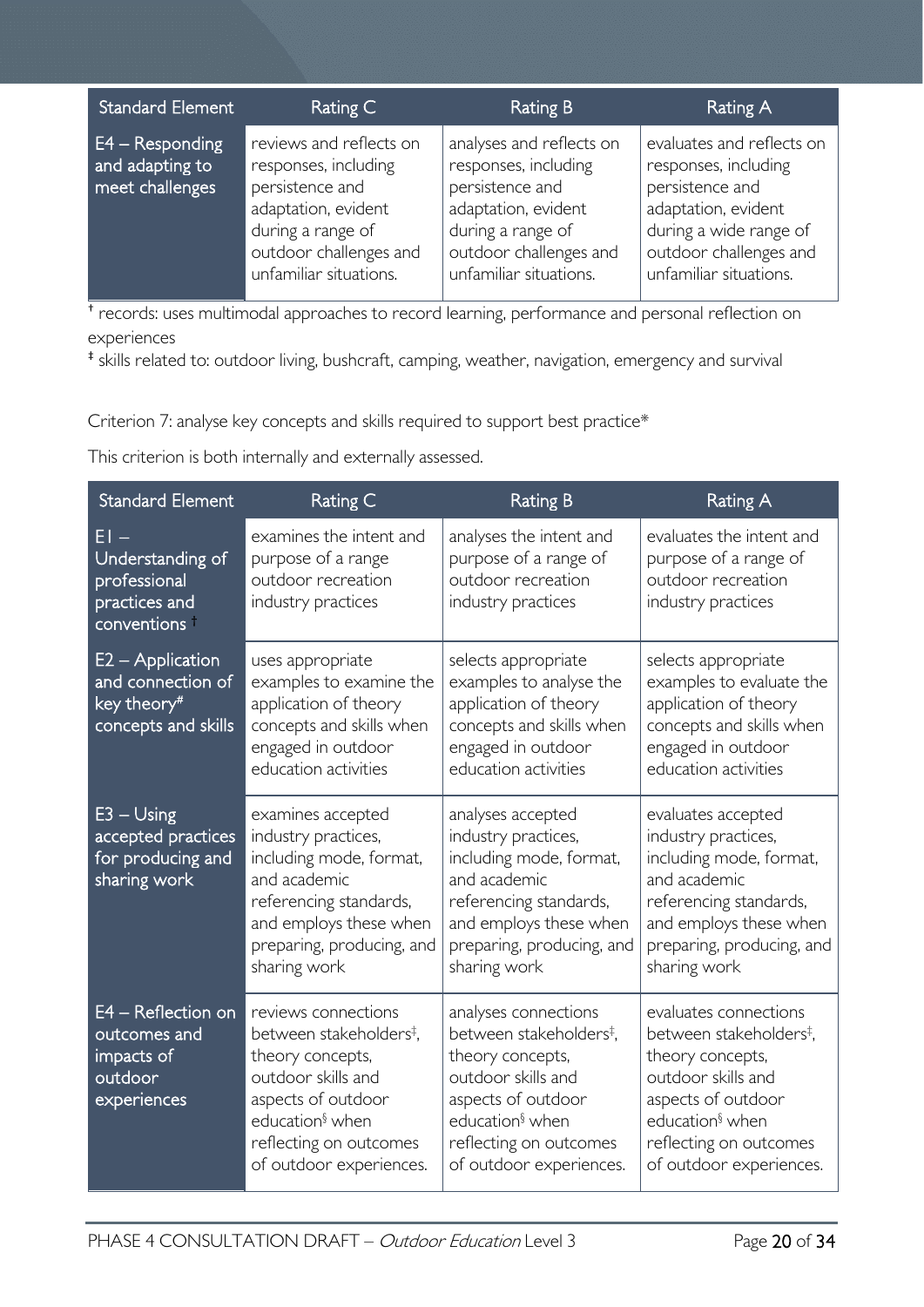† including standards and expectations regarding approaches to human- nature relationships, environment, and sustainable practices, advocacy, promotion, and marketing

# supported by relevant inquiry and integrated learning experiences

‡ stakeholders include: personal, community and industry-sector stakeholders

§ aspects include practical, theory and ecological

Criterion 8: analyse ecological literacy concepts and perspectives\*

This criterion is both internally and externally assessed.

| <b>Standard Element</b> | Rating C                            | <b>Rating B</b>                     | Rating A                            |
|-------------------------|-------------------------------------|-------------------------------------|-------------------------------------|
| El - Connection         | examines diverse                    | analyses diverse                    | evaluates diverse                   |
|                         | perspectives regarding              | perspectives regarding              | perspectives regarding              |
|                         | ways in which people                | ways in which people                | ways in which people                |
|                         | experience and relate to            | experience and relate to            | experience and relate to            |
|                         | the natural environment             | the natural environment             | the natural environment             |
| E <sub>2</sub> - Care   | uses digital tools <sup>†</sup> to  | uses digital tools <sup>†</sup> to  | uses digital tools <sup>†</sup> to  |
|                         | examine strategic                   | analyse strategic                   | evaluate strategic                  |
|                         | responses to a range of             | responses to a range of             | responses to a range of             |
|                         | contemporary ecological             | contemporary ecological             | contemporary ecological             |
|                         | sustainability issues               | sustainability issues               | sustainability issues               |
| E3 - Culture            | examines how cultural               | analyses how cultural               | evaluates how cultural              |
|                         | perspectives and                    | perspectives and                    | perspectives and                    |
|                         | ecological beliefs <sup>†</sup> may | ecological beliefs <sup>†</sup> may | ecological beliefs <sup>†</sup> may |
|                         | influence interaction with          | influence interaction with          | influence interaction with          |
|                         | the natural world                   | the natural world                   | the natural world                   |
| E4 - Conservation       | examines conservation-              | analyses conservation-              | evaluates conservation-             |
|                         | based decisions, issues,            | based decisions, issues,            | based decisions, issues,            |
|                         | and principles and their            | and principles and their            | and principles and their            |
|                         | connection to                       | connection to                       | connection to                       |
|                         | ecologically sustainable            | ecologically sustainable            | ecologically sustainable            |
|                         | practices.                          | practices.                          | practices.                          |

† uses digital tools: for research, presentation and storing material

‡ related to ways in which scientific, western cultural and Aboriginal and Torres Strait Islander cultural knowledge influence interaction with the natural world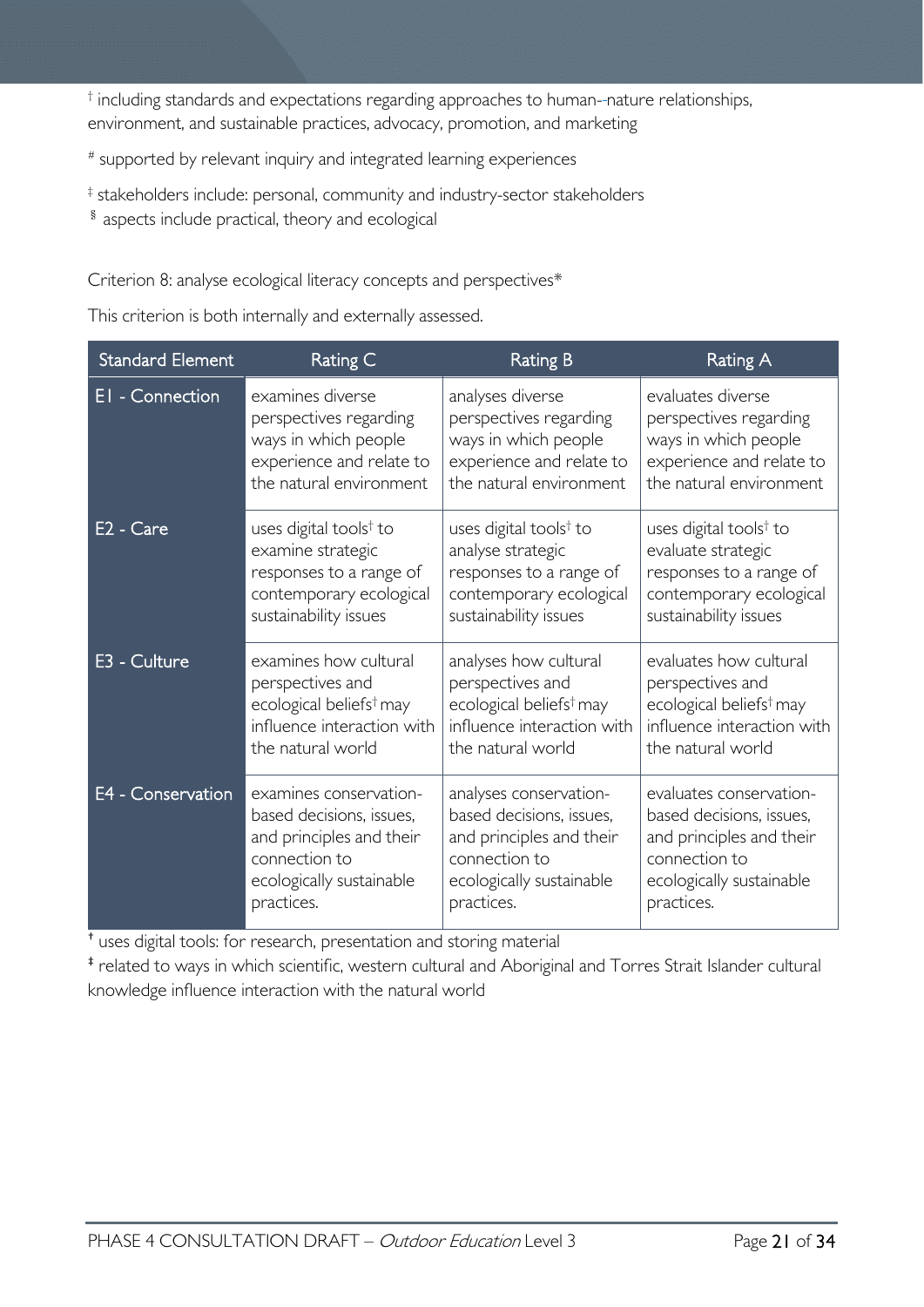### <span id="page-21-0"></span>Quality Assurance

• This will be determined by TASC at time of accreditation.

# <span id="page-21-1"></span>Qualifications and Award Requirements

#### <span id="page-21-2"></span>Level 3

The final award will be determined by the Office of Tasmanian Assessment, Standards and Certification from 13 ratings (8 from the internal assessment, 5 from external assessment).

The minimum requirements for an award are as follows:

EXCEPTIONAL ACHIEVEMENT (EA) 10 'A' ratings, 3 'B' ratings (3 'A' ratings, 2 'B' rating from external assessment)

HIGH ACHIEVEMENT (HA) 5 'A' ratings, 5 'B' ratings, 3 'C' ratings (1 'A' ratings, 3 'B' ratings, 1 'C' rating from external assessment)

COMMENDABLE ACHIEVEMENT (CA) 6 'B' ratings, 6 'C' ratings (2 'B' ratings, 3 'C' ratings from external assessment)

SATISFACTORY ACHIEVEMENT (SA) 11 'C' ratings (3 'C' ratings from external assessment)

PRELIMINARY ACHIEVEMENT (PA) 6 'C' ratings

A learner who otherwise achieves the ratings for a CA (Commendable Achievement) or SA (Satisfactory Achievement) award but who fails to show any evidence of achievement in one or more criteria ('z' notation) will be issued with a PA (Preliminary Achievement) award.

### <span id="page-21-3"></span>Course Evaluation

• This will be confirmed by time of accreditation.

### <span id="page-21-4"></span>Course Developer

This course has been developed by the Department of Education's Years 9 to 12 Learning Unit in collaboration with Catholic Education Tasmania and Independent Schools Tasmania.

## <span id="page-21-5"></span>Accreditation and Version History

• Details to be determined by TASC at time of accreditation.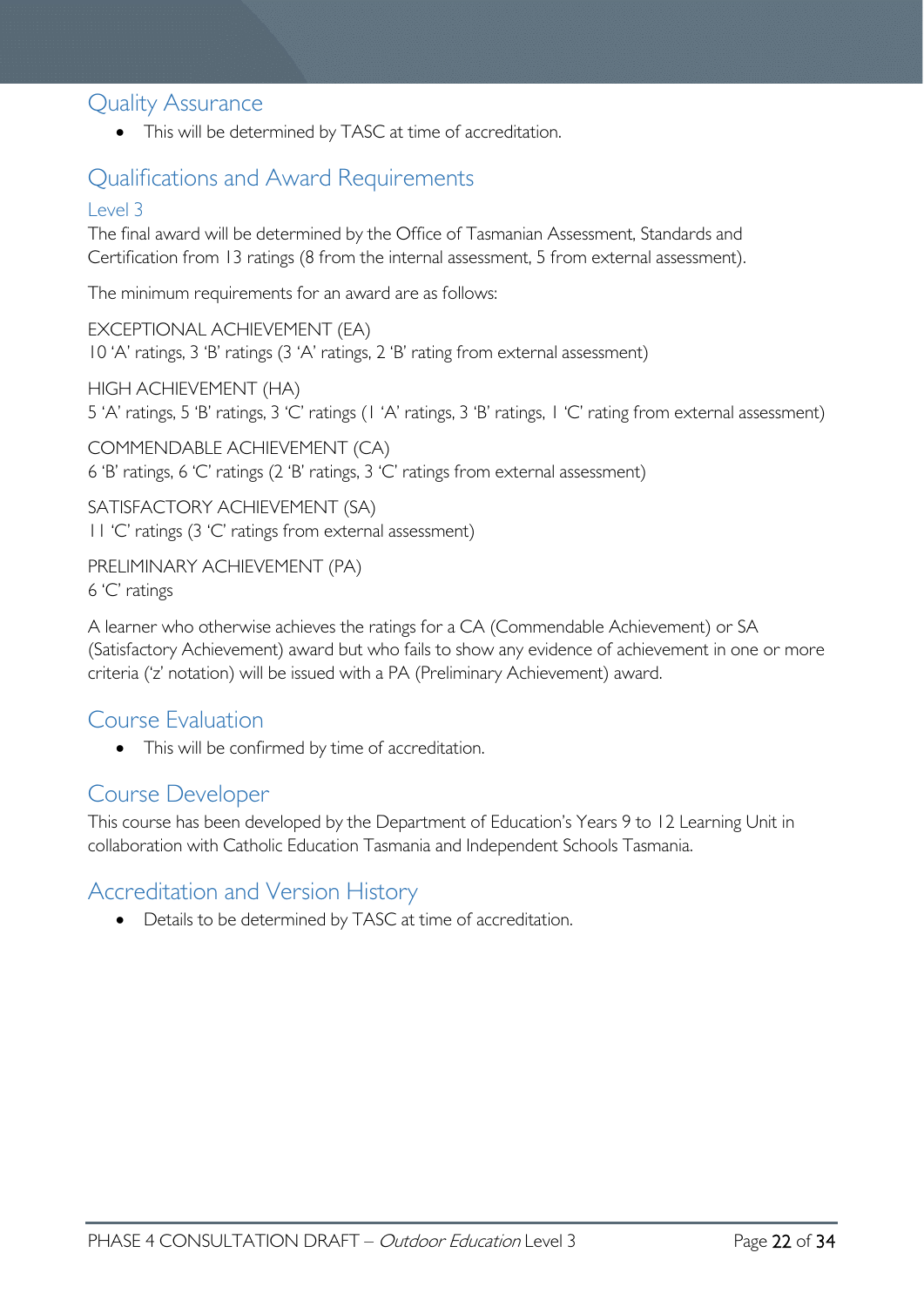# Appendix 1 - Line of Sight

| Learning Outcomes |                |                          |          |           |  |
|-------------------|----------------|--------------------------|----------|-----------|--|
|                   | <b>Content</b> |                          |          |           |  |
|                   |                | <b>Work Requirements</b> |          |           |  |
|                   |                |                          | Criteria |           |  |
|                   |                |                          |          | Standards |  |
|                   |                |                          |          |           |  |

<span id="page-22-0"></span>

| Learning Outcomes                                                                      | <b>Course Content</b> | Work Requirements | Criteria       | Standards  | General<br>Capabilities<br>(GC)               |
|----------------------------------------------------------------------------------------|-----------------------|-------------------|----------------|------------|-----------------------------------------------|
| demonstrate personal and social capability skills and<br>understanding                 | Module 1, 2, 3        | Module 1, 2, 3    | $\mathsf{C}$   | E1, 2, 3,4 | GC:<br>$\Xi$ : $\kappa$ $\mathbb{C}$<br>ు ల   |
| analyse how participation in outdoor adventure recreation<br>benefits individuals      | Module 1, 2, 3        | Module 1, 2, 3    | C <sub>2</sub> | E1, 2, 3,4 | GC:<br>$\Xi$ : $\kappa$ $\mathbb{C}$<br>్తు ల |
| analyse how the outdoor recreation industry sector<br>3.<br>contributes to communities | Module 1, 2, 3        | Module 1, 2, 3    | C <sub>3</sub> | E1, 2, 3,4 | GC:<br>$\Xi$ : $\kappa$ $\mathbb{C}$<br>ు ల   |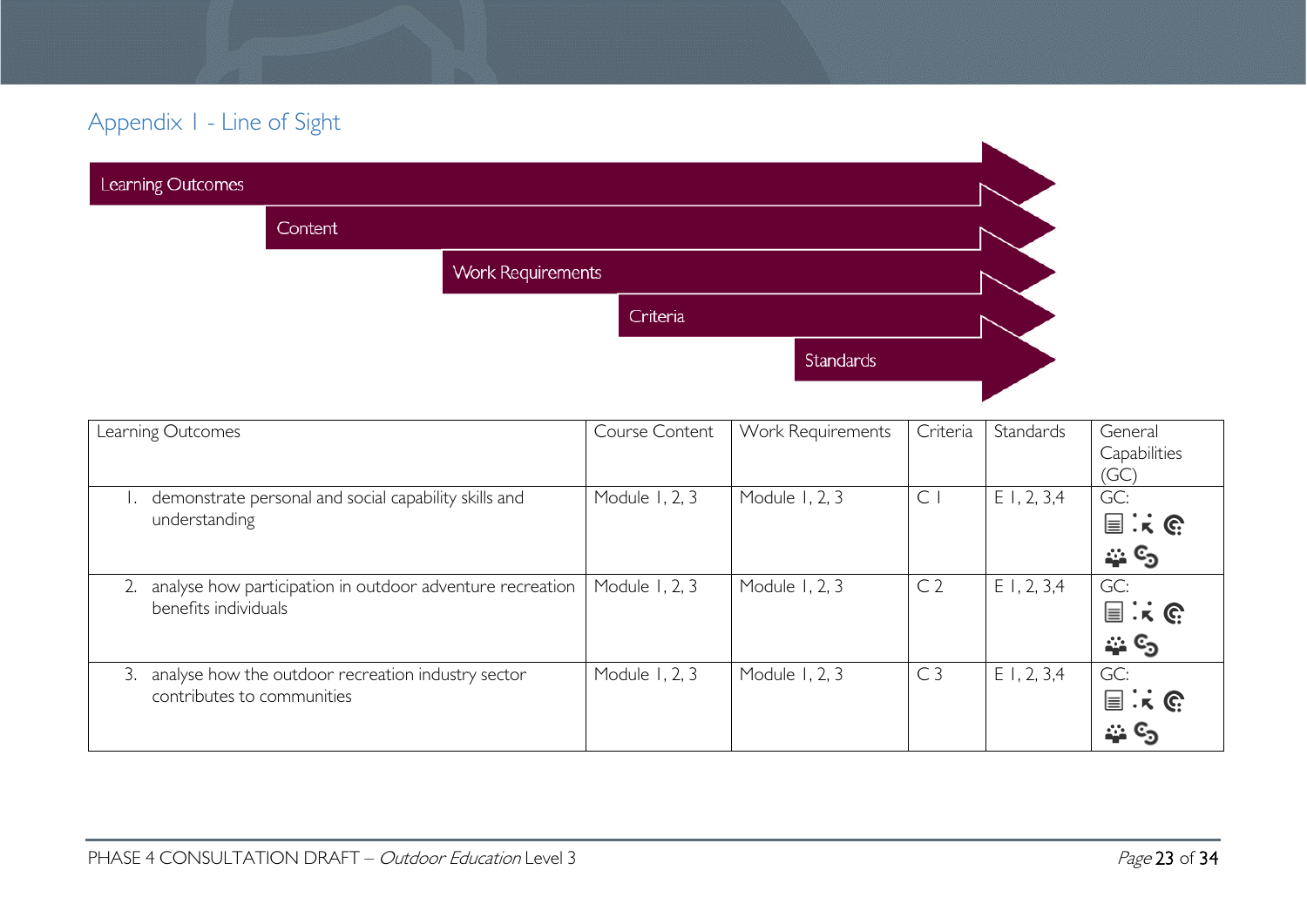| Learning Outcomes                                                                                          | Course Content | Work Requirements | Criteria       | Standards     | General<br>Capabilities<br>(GC)           |
|------------------------------------------------------------------------------------------------------------|----------------|-------------------|----------------|---------------|-------------------------------------------|
| communicate information, observations, and ideas<br>4.                                                     | Module 1, 2, 3 | Module 1, 2, 3    | C <sub>4</sub> | $E$ 1, 2, 3,4 | GC:<br>$\equiv$ $\mathbf{k}$ $\in$<br>ు ల |
| Analyse factors impacting effective group interaction and<br>5.<br>function                                | Module 1, 2, 3 | Module 1, 2, 3    | C <sub>5</sub> | $E$ 1, 2, 3,4 | GC:<br>$\Xi$ is G<br>్తు లృ               |
| demonstrate specialised understanding and skills across a<br>6.<br>range of outdoor recreation experiences | Module 1, 2, 3 | Module I          | C <sub>6</sub> | $E$ 1, 2, 3,4 | GC:<br>$\exists : \kappa \in$<br>్తు ల    |
| evaluate and apply key concepts and skills required to<br>7.<br>support best practice                      | Module 1, 2, 3 | Module 2          | C <sub>7</sub> | $E$ I, 2, 3,4 | GC:<br>$\exists : \kappa \in$<br>చి స     |
| explain ecological literacy concepts and perspectives<br>8.                                                | Module 1, 2, 3 | Module 3          | C8             | $E$ I, 2, 3,4 | GC:<br>$\Xi$ : $\kappa$ G                 |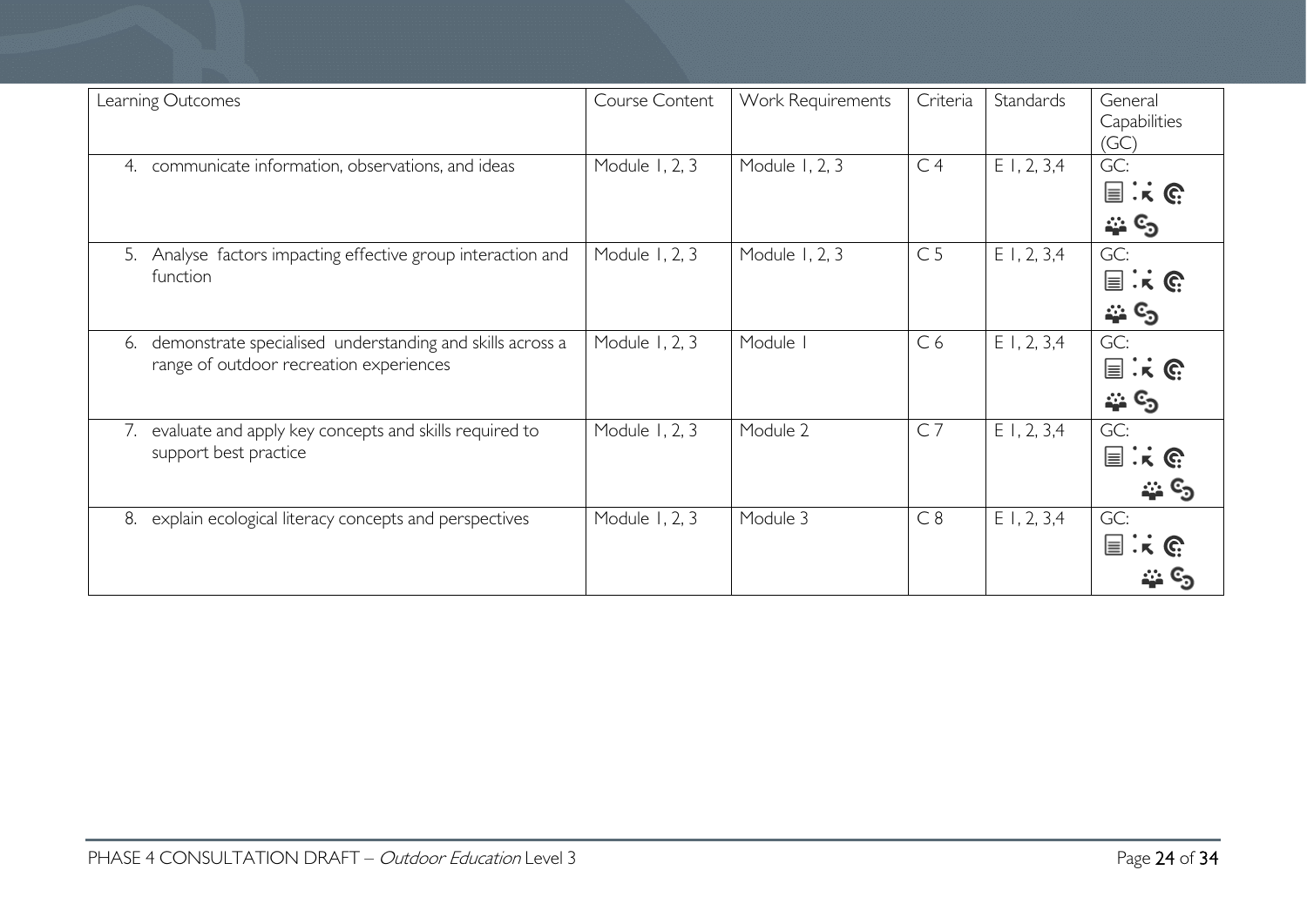# <span id="page-24-0"></span>Appendix 2 - Alignment to Curriculum Frameworks

There are no statements of national standards or frameworks relevant to this course.

# <span id="page-24-1"></span>Appendix 3 - Work Requirements

#### <span id="page-24-2"></span>Module 1 Work Requirements Specifications

Focus Area: Professional Studies

Title of Work Requirement: Outdoor Experiences 3 Reflective journal

#### Mode /Format: Reflective Journal

Description: The Reflective Journal will feature personal observations, connections, and responses to practical activity sessions along with periodic review and summaries. Teacher review and feedback would typically follow a regular 4–6 week cycle. Providers and learners will have agency in deciding on the products and mechanisms used to gather, store and share the recorded information.

Size: 2–3 hours (100-150 words after each session, 250 words for 4–6 weekly interim reviews) Timing:

Learners should regularly spend 15–20 minutes on reflection and recording after each session. A final more rigorous review preceded by class debriefing and review discussion at the end of the unit would be expected. Consideration of observed industry sector practices should be included in class discussions following activities and lead to personal reflection added as part of the journal. External agencies: Some experiences may involve external agencies and/or venues.

Relevant Criterion/criteria: Criteria 1, 2, 3, 4, 5, 6.

Focus Area: Professional Studies

Title of Work Requirement: Collaborative Outdoor Leadership Activity - Plan/Lead/Review Mode /Format: Multimodal presentation

Description: The Collaborative Outdoor Leadership Activity will involve group preparation, implementation and presentation of post-event reflection and review. The mode of presentation for the final product will be chosen by learners but it must be digitally recorded and stored in the folio. Providers and learners will have agency in deciding on the tools and mechanisms used to gather, store and share the recorded information.

Size: 4–6 hours

Timing: Culminating task for Planning Outdoor Activities 3

External agencies: Some activities may need to involve external agencies and/or venues. Relevant Criterion/criteria: Criteria 1, 2, 3, 4, 5, 6.

Focus Area: Professional Studies

Title of Work Requirement: Digital folio/essay

Mode /Format: Multimodal presentation

Description: Learners will regularly record progress and milestones in mastery in their specialist activity by using a suitable combination of multimodal approaches – eg record images, action video, blog-style records, text-based journal. These materials will be the basis for producing and sharing an end-of-unit digital folio/essay presentation demonstrating evidence of development and capability in the chosen activity. Providers and learners will have agency in deciding on the tools and mechanisms used to gather, store and share the recorded information.

Size: 2–4 hours

Timing: Culminating task for Outdoor Specialisation 3A

External agencies: Some activities may need to involve external agencies and/or venues Relevant Criterion/criteria: Criteria I, 2, 3, 4, 5, 6.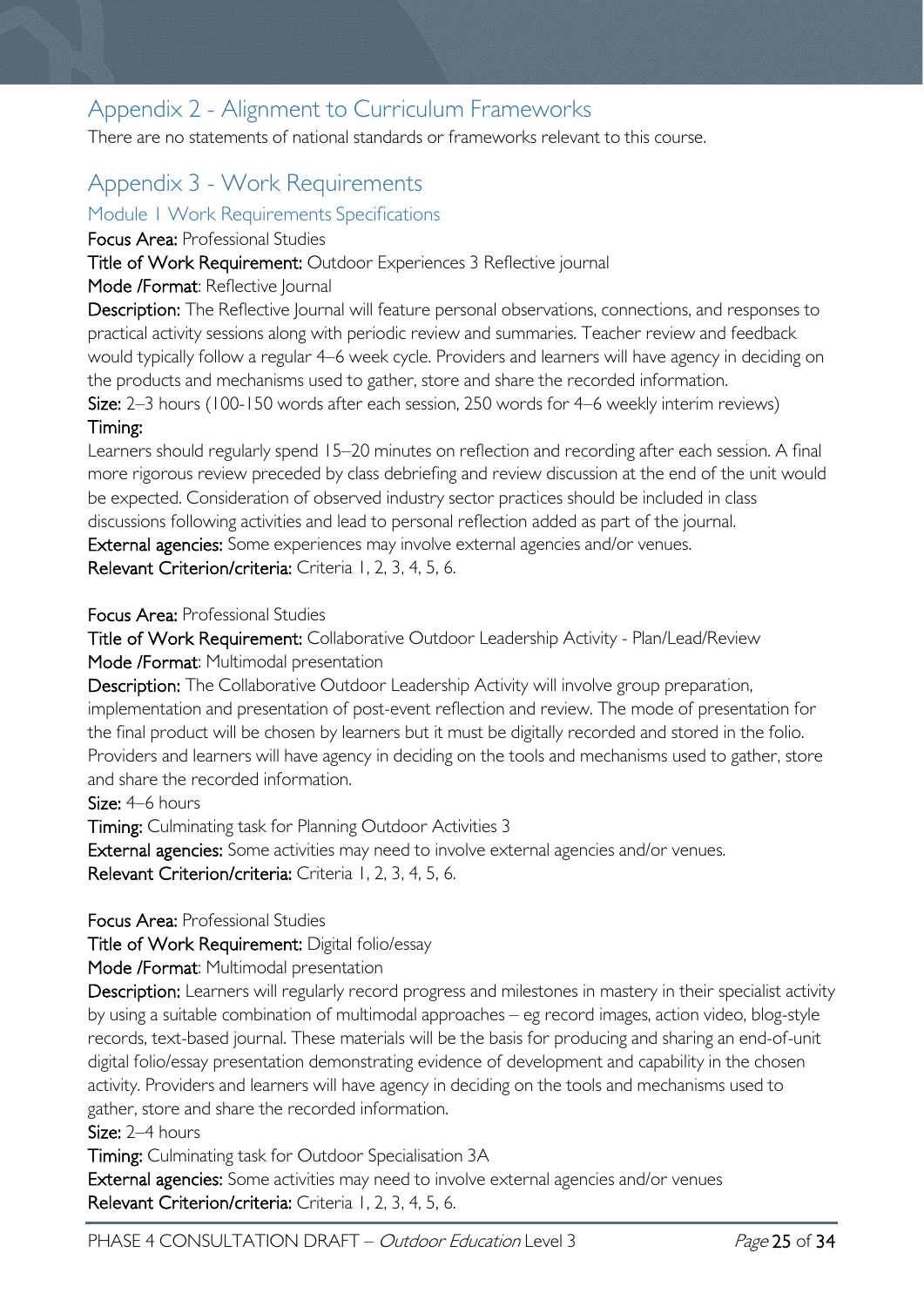### <span id="page-25-0"></span>Module 2 Work Requirements Specifications

Focus Area: Professional Studies

Title of Work Requirement: Comparative review scenario

Mode /Format: Multimodal presentation

Description: Learners undertake a comparative review of three theories applied to a provided scenario, addressing advantages, disadvantages, implications and justification for a recommended approach. Providers and learners will have agency in deciding on the tools and mechanisms used to gather, store and share the recorded information.

Size: 4–6 hours

Timing: Following suitable content coverage within Outdoor Specialisation 3A

External agencies: This task should not require interaction with external agencies or venues. Relevant Criterion/criteria: Criteria 1, 2, 3, 4, 5, 7.

Focus Area: Professional Studies

Title of Work Requirement: Individual Outdoor Leadership Project

Mode /Format: Reflective Report

Description: The Individual Outdoor Leadership Project will involve preparation, implementation and post-event reflection and review. Learners will individually plan, conduct, lead and report on an adventure activity. The mode of presentation for the final product will be chosen by learners but must be digitally recorded and stored in the folio. Providers and learners will have agency in deciding on the tools and mechanisms used to gather, store and share the recorded information.

Size: 6–8 hours

Timing: Major task featuring late in Group Leadership 3

External agencies: Some activities may need to involve external agencies and/or venues. Relevant Criterion/criteria: Criteria 1, 2, 3, 4, 5, 7.

### <span id="page-25-1"></span>Module 3 Work Requirements Specifications

#### Focus Area: Professional Studies

#### Title of Work Requirement: Case Study and Investigation

#### Mode /Format: Resolved product - presentation

Description: Providers and learners will have agency in deciding on the tools and mechanisms used to gather, store, record and share the final product.

#### This task has two parts.

Part One – short individual case study investigation and report on a teacher approved state/national/global topic or emerging issue threatening the sustainability of an outdoor recreation venue, activity, or group of activities

Part Two - undertake critical thinking and collaboration to produce and share an industry-aligned design solution to approach the challenge of managing the growth of a selected outdoor recreation activity/area whilst addressing both accessibility and sustainability.

Size: 4–6 hours

Timing: Culmination of Humans, Nature and Sustainability 3

External agencies: This task may need to involve external agencies and/or venues.

Relevant Criterion/criteria: Criteria I. 2, 3, 4, 5, 8.

#### Focus Area: Professional Studies

Title of Work Requirement: Inquiry-based Group Project Mode /Format: Presentation mode to be determined by learners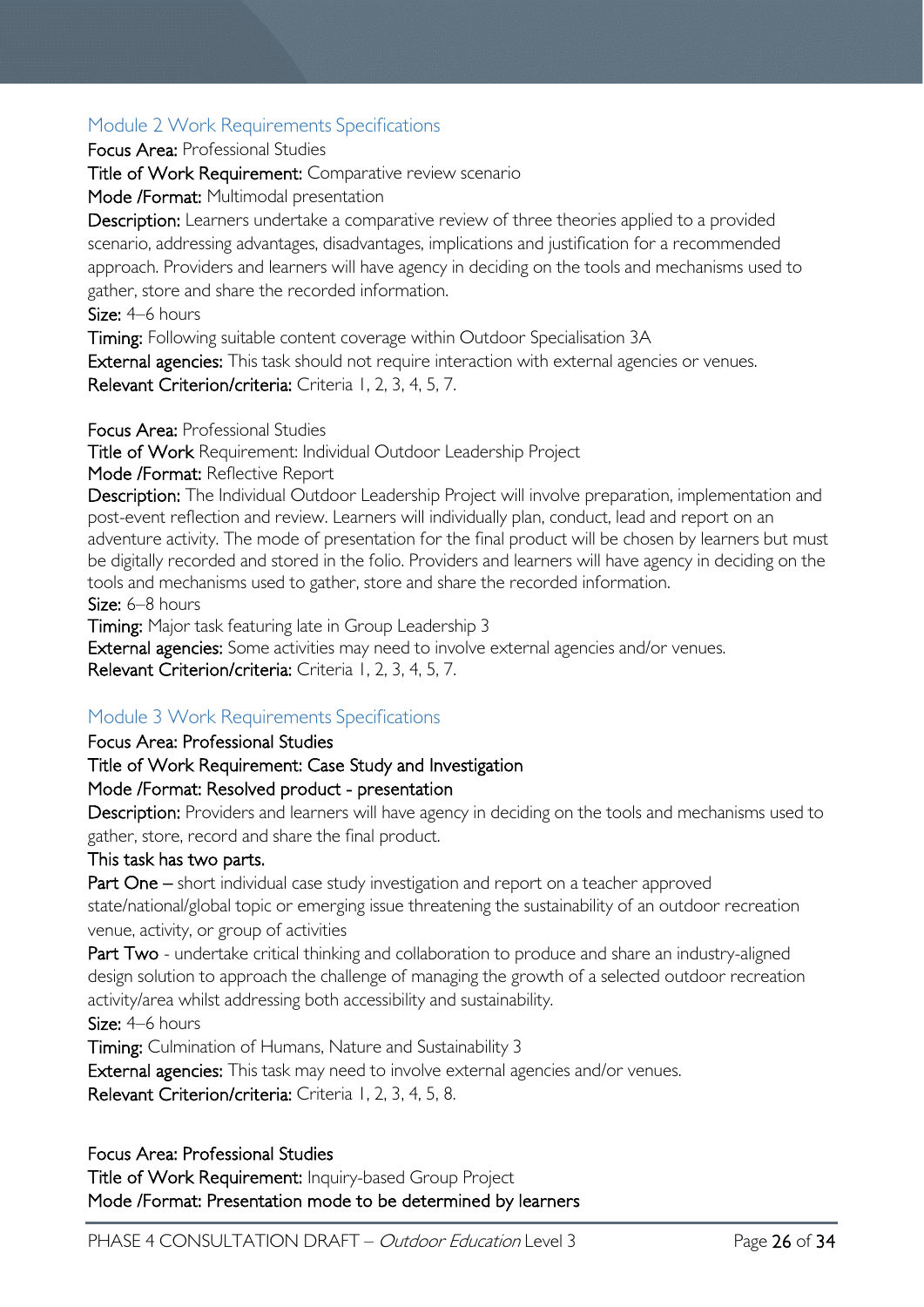Description: Learners will work in a small group to conduct an inquiry and produce a summary report and model. For a specific area or sector of outdoor recreation or adventure tourism, learners will review trends and opportunities, professional standards and sustainability practices, and research-based projections. Use these to inform and produce a group product depicting a future vision and development model.

Size: 3–4 hours

Timing: Culmination of Outdoor Recreation and Adventure Tourism Industry 3 External agencies: This task may involve liaison with specific external agencies and/or venues. Relevant Criterion/criteria: Criteria 1, 2, 3, 4, 5, 8.

### Focus Area: Professional Studies

#### Title of Work Requirement: Industry Connection Mode /Format: Exhibition

Description: Learners will use their specialist activity from either Outdoor Specialisation 3A or 3B as the basis to explore existing and potential related industry pathways and connections. For one activity they have chosen, learners must review current and potential industry connections, trends, issues and opportunities for professional development pathways and vocational roles considering local, national, and global perspectives. They are to share their findings using an exhibition-style format.

Timing: Culmination of Outdoor Specialisation 3B

External agencies: This task may involve liaison with specific external agencies and/or venues. Relevant Criterion/criteria: Criteria 1, 2, 3, 4, 5, 8.

# <span id="page-26-0"></span>Appendix 4 – General Capabilities and Cross-Curriculum Priorities

Learning across the curriculum content, including the cross-curriculum priorities and general capabilities, assists students to achieve the broad learning outcomes defined in the Alice Springs (Mparntwe) Education Declaration (December 2019).

General Capabilities:

The general capabilities play a significant role in the Australian Curriculum in equipping young Australians to live and work successfully in the twenty-first century.

In the Australian Curriculum, capability encompasses knowledge, skills, behaviours and dispositions. Students develop capability when they apply knowledge and skills confidently, effectively and appropriately in complex and changing circumstances, in their learning at school and in their lives outside school.

The general capabilities include:

- Critical and creative thinking  $\mathbb{C}$
- Ethical understanding  $\div$
- Information and communication technology capability  $\cdot \cdot$
- Intercultural understanding •
- Literacy  $\blacksquare$
- Numeracy
- Personal and social capability  $\ddot{\ddot{\bullet}}$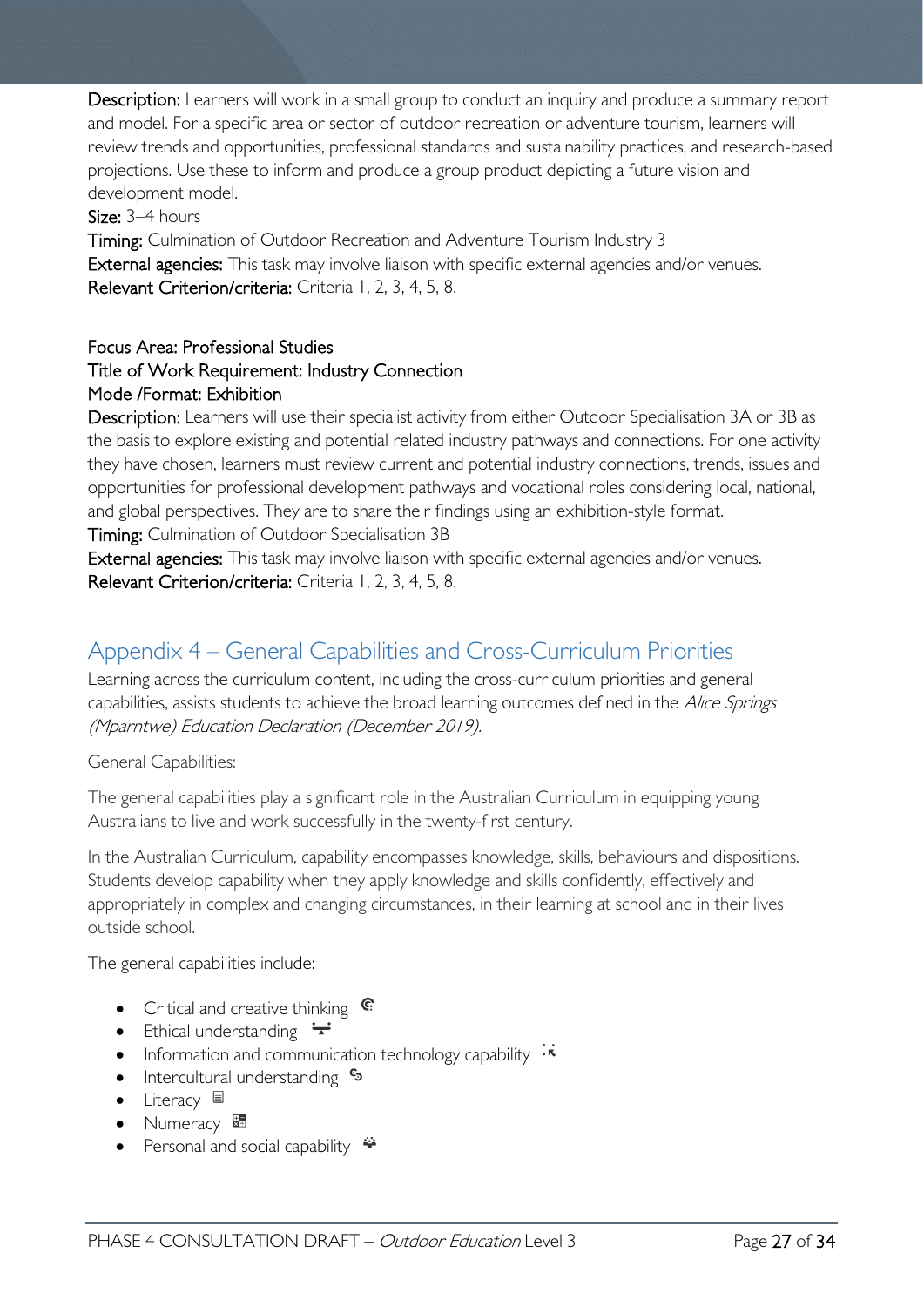#### Cross-Curriculum Priorities:

Cross-curriculum priorities enable students to develop understanding about and address the contemporary issues they face, for their own benefit and for the benefit of Australia as a whole. The priorities provide national, regional and global dimensions which will enrich the curriculum through development of considered and focused content that fits naturally within learning areas. Incorporation of the priorities will encourage conversations between students, teachers and the wider community.

The cross-curriculum priorities include:

- Aboriginal and Torres Strait Islander Histories and Cultures  $\mathcal$
- Asia and Australia's Engagement with Asia **AA**
- Sustainability  $\triangleleft$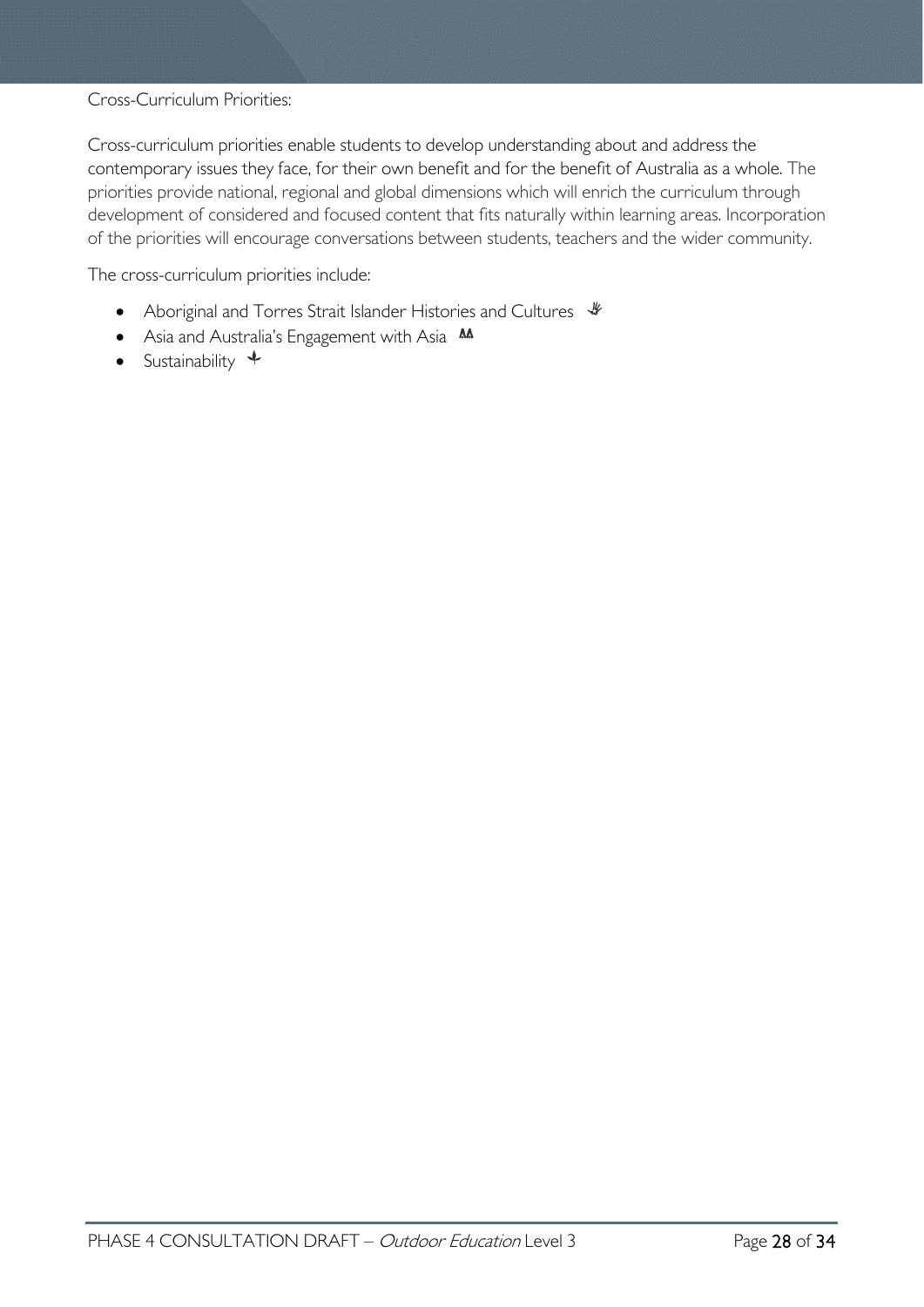# Appendix 5 – Glossary (Outdoor Group)

<span id="page-28-0"></span>

| Term                 | Definition                                                                                                                                                                                                                                                                                                                                                                                                                                                                                                                                   | Source<br>Acknowledgement                                                          | <b>Course Context</b> |
|----------------------|----------------------------------------------------------------------------------------------------------------------------------------------------------------------------------------------------------------------------------------------------------------------------------------------------------------------------------------------------------------------------------------------------------------------------------------------------------------------------------------------------------------------------------------------|------------------------------------------------------------------------------------|-----------------------|
| adventure<br>tourism | adventure and nature-based tourism are those that include a physical recreational activity, a<br>cultural exchange, or other pursuits in nature. Examples are: day hiking, zip lining, climbing,<br>rafting, skiing and mountain biking.                                                                                                                                                                                                                                                                                                     | https://www.outdoorsn<br>swact.com.au/outdoors<br>community/adventure-<br>tourism/ | Module 1,2,3          |
| community            | a group of people linked by a common social structure and sense of belonging. This may be<br>based on location, gender, interests, cultural background or political or religious beliefs. It<br>may also refer to a virtual community.                                                                                                                                                                                                                                                                                                       | <b>ACARA</b>                                                                       | Module 1,2,3          |
| conservation         | a careful preservation and protection of something especially: planned management of a<br>natural resource to prevent exploitation, destruction, or neglect                                                                                                                                                                                                                                                                                                                                                                                  | https://www.merriam-<br>webster.com/dictionar<br>y/conservation                    | Module 1,2,3          |
| culture              | shared stories, beliefs, attitudes and behaviours that give a group or individual a sense of<br>who they are and help them make sense of the world in which they live. Culture is a shared<br>system but inherently diverse - there can be individual and group differences within<br>cultures. Everyone has culture - it is a lens through which we see the world.                                                                                                                                                                          | <b>ACARA</b>                                                                       | Module 1,2,3          |
| diversity            | differences that exist within a group including age, sex, gender, gender expression, sexuality,<br>ethnicity, ability, body shape and composition, culture, religion, learning styles,<br>socioeconomic background, values and experience. Appreciating, understanding and<br>respecting diversity impacts on an individual's sense of self and their relations to others.<br>Diversity can be acknowledged through shared activities that may involve building<br>knowledge and awareness, peer teaching, games, dance, food and festivals. | <b>ACARA</b>                                                                       | Module 1,2,3          |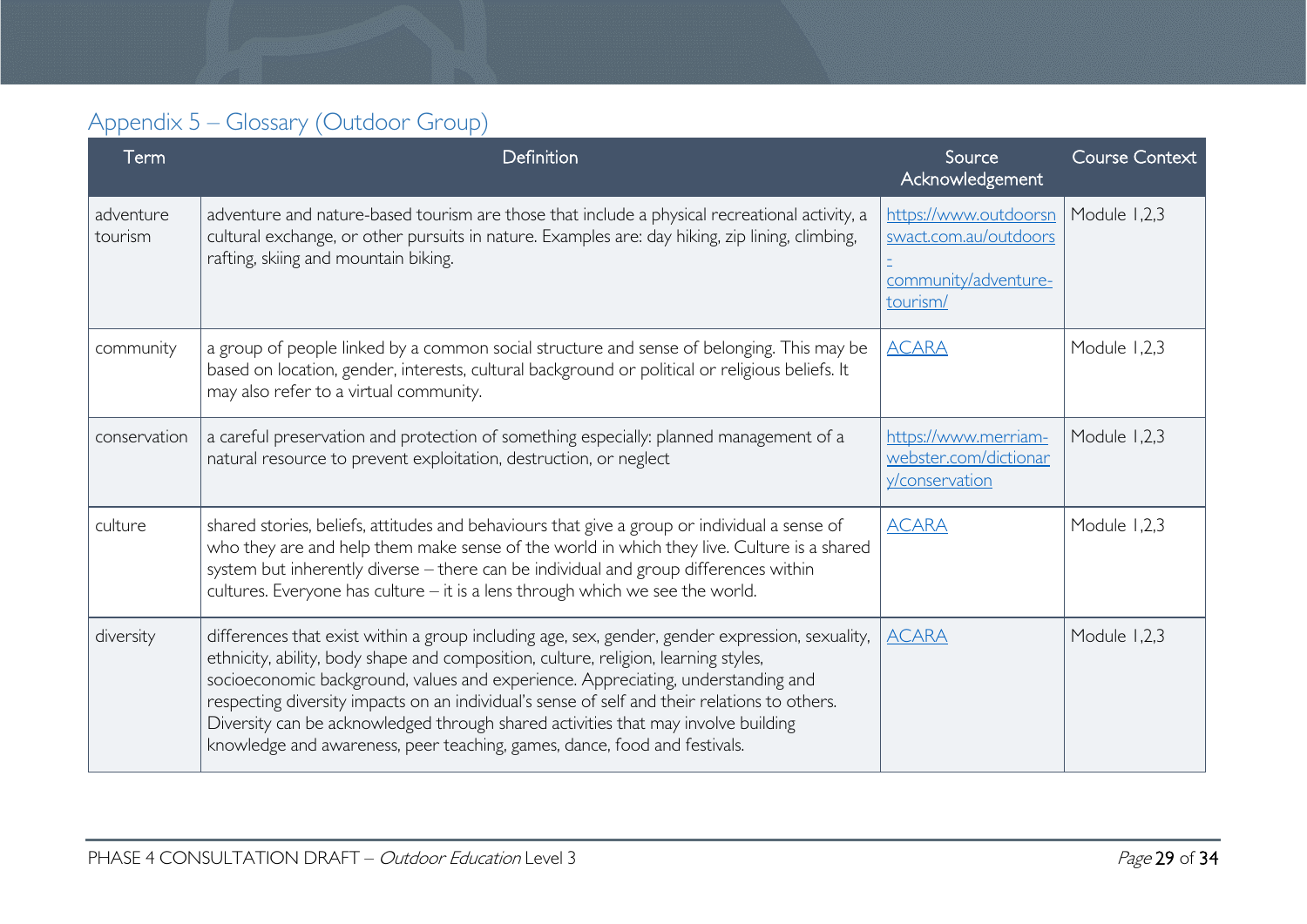| Term                              | <b>Definition</b>                                                                                                                                                                                                                           | Source<br>Acknowledgement                                                                                                | <b>Course Context</b> |
|-----------------------------------|---------------------------------------------------------------------------------------------------------------------------------------------------------------------------------------------------------------------------------------------|--------------------------------------------------------------------------------------------------------------------------|-----------------------|
| ecological<br>literacy            | the ability to understand the organization of natural systems and the processes that maintain<br>the healthy functioning of living systems and sustain life on Earth                                                                        | https://medium.com/ag<br>$e$ -of-<br>awareness/ecoliteracy-<br>learning-from-living-<br>systems-el62df608981             | Module 1,2,3          |
| explain                           | to provide extra information that demonstrates understanding of reasoning and/or<br>application                                                                                                                                             | <b>ACARA</b>                                                                                                             | Module 1,2,3          |
| familiar (adj.)                   | content, process or approach previously encountered in learning activities                                                                                                                                                                  | <b>ACARA</b>                                                                                                             | Module 1,2,3          |
| human-<br>nature<br>relationships | "the connections that human beings subconsciously seek with the rest of life."                                                                                                                                                              | Wilson, Edward O.<br>(1984). Biophilia.<br>Cambridge, MA:<br><b>Harvard University</b><br>Press. ISBN 0-674-<br>07442-4. | Module 1,2,3          |
| movement<br>challenges            | movement tasks that require individual students or groups of students to use a problem-<br>solving approach to solve a problem to successfully complete the task. The solution can be<br>verbalised, documented or demonstrated physically. | <b>ACARA</b>                                                                                                             | Module 1,2,3          |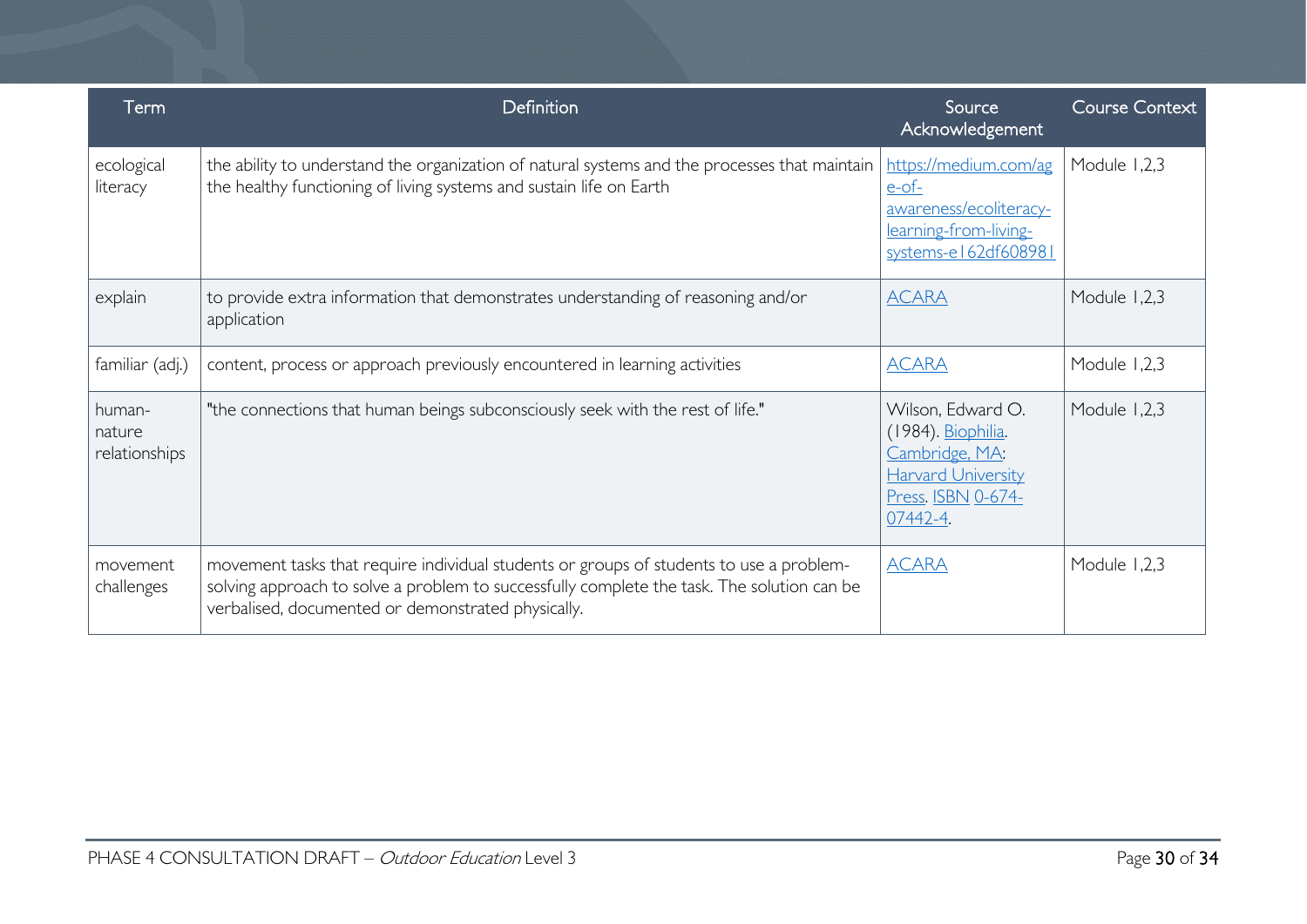| Term                                        | Definition                                                                                                                                                                                                                                                                                                                                                                                                                | Source<br>Acknowledgement                                                                                                                                                                                                        | <b>Course Context</b> |
|---------------------------------------------|---------------------------------------------------------------------------------------------------------------------------------------------------------------------------------------------------------------------------------------------------------------------------------------------------------------------------------------------------------------------------------------------------------------------------|----------------------------------------------------------------------------------------------------------------------------------------------------------------------------------------------------------------------------------|-----------------------|
| outdoor<br>learning                         | the outdoor learning connection provides a framework for students to experience guided,<br>integrated learning across the curriculum in natural environments. This connection presents<br>four dimensions:<br>Skills and knowledge<br>Human-nature relationships<br>2.<br>Conservation and sustainability<br>3.<br>4. Health and wellbeing<br>which have been developed in consultation with Outdoor Education Australia. | <b>ACARA</b><br>https://www.australianc<br>urriculum.edu.au/resou<br>rces/curriculum-<br>connections/portfolios/<br>outdoor-learning/<br>https://www.australianc<br>urriculum.edu.au/media<br>/3227/oe cc 9-<br><u>10 21.pdf</u> | Module 1,2,3          |
| outdoor<br>living skills                    | low-impact camping skills; equipment and clothing selection and use; food rations planning;<br>weather; health and sanitation; travel techniques; navigation; decision making/problem<br>solving;"                                                                                                                                                                                                                        | https://ehs.siu.edu/phrp<br>common/documents/<br>syllabi/fall-<br>2016/rec/REC430.pdf                                                                                                                                            | Module 1,2,3          |
| outdoor<br>recreation                       | physical activity in outdoors or natural settings, which provides opportunities to connect<br>individually, in small groups or as a community to the outdoor environment                                                                                                                                                                                                                                                  | <b>ACARA</b>                                                                                                                                                                                                                     | Module 1,2,3          |
| outdoor<br>recreation<br>industry<br>sector | includes nature-based tourism, camps and outdoor education, adventure therapy, and a full<br>range of outdoor recreational activities such as cycling, fishing, bushwalking, canoeing,<br>surfing, climbing and many others                                                                                                                                                                                               | https://nationalindustryi<br>nsights.aisc.net.au/indus<br>tries/sport-fitness-and-<br>recreation/outdoor-<br>recreation                                                                                                          | Module 1,2,3          |
| physical<br>activity                        | body movement that is produced by a contraction of skeletal muscle and that increases<br>energy expenditure. Physical activity is a broad term that includes playing sport; exercise and<br>fitness activities such as dance, yoga and tai chi; everyday activities such as walking to work,<br>household chores and gardening; and many other forms of active recreation.                                                | <b>ACARA</b>                                                                                                                                                                                                                     | Module 1,2,3          |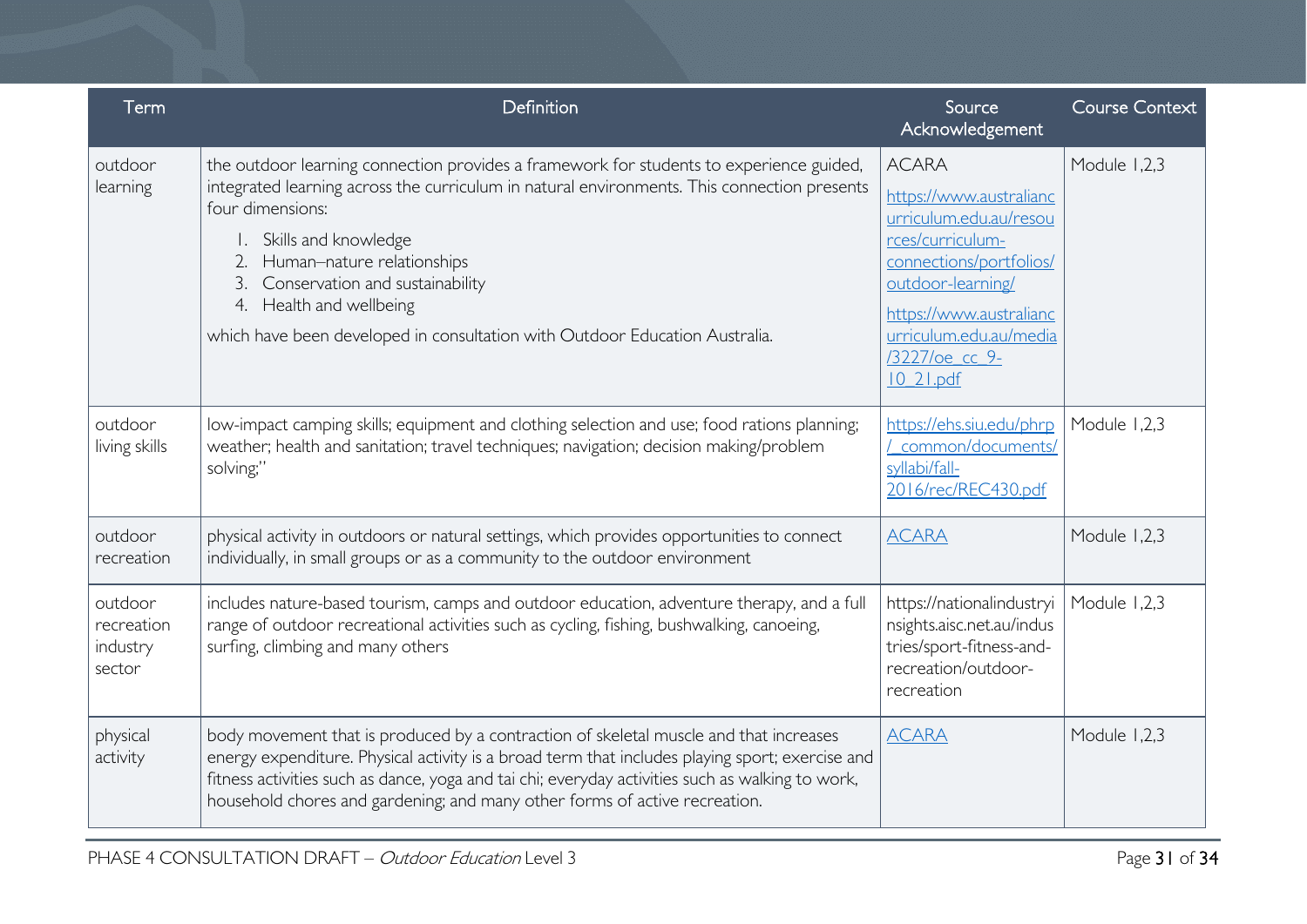| Term                            | Definition                                                                                                                                                                                                                                                                                                                                                | Source<br>Acknowledgement                                                                         | <b>Course Context</b> |
|---------------------------------|-----------------------------------------------------------------------------------------------------------------------------------------------------------------------------------------------------------------------------------------------------------------------------------------------------------------------------------------------------------|---------------------------------------------------------------------------------------------------|-----------------------|
| recreation                      | an activity in which people enjoy participating during their free time. Recreation is often<br>recognised as having socially worthwhile qualities. Active recreation requires physical<br>exertion.                                                                                                                                                       | <b>ACARA</b>                                                                                      | Module 1,2,3          |
| refine                          | to improve and hone knowledge, understanding and skills by making subtle or fine<br>distinctions                                                                                                                                                                                                                                                          | <b>ACARA</b>                                                                                      | Module 1,2,3          |
| resilience                      | a capacity to deal constructively with change or challenge, allowing a person to maintain or<br>re-establish their social and emotional wellbeing in the face of difficult events. It involves<br>thoughts, feelings and actions. Resilience is an integral part of learning as it underpins the<br>ability to respond positively to setbacks or mistakes | <b>ACARA</b>                                                                                      | Module 1,2,3          |
| sense of<br>place               | a physical, social, emotional and/or spiritual connection to a place that shapes personal and<br>social identities, perspectives and interactions                                                                                                                                                                                                         | <b>ACARA</b>                                                                                      | Module 1,2,3          |
| spiritual<br>health             | a positive sense of belonging, meaning and purpose in life. It includes values and beliefs that<br>influence the way people live, and can be influenced by an individual's connection to<br>themselves, others, nature and beyond.                                                                                                                        | <b>ACARA</b>                                                                                      | Module 1,2,3          |
| strengths-<br>based<br>approach | focuses on capacities, competencies, values and hopes of all students, regardless of their<br>current circumstances, to optimise their own health and that of others. It looks to extend<br>preventive health to the creation of health through individual, community and societal<br>resources and assets.                                               | <b>ACARA</b>                                                                                      | Module 1,2,3          |
| sustainability                  | the capacity of our human society to continue indefinitely within Earth's natural cycles                                                                                                                                                                                                                                                                  | https://sustainabilityillus<br>trated.com/en/2020/02<br>/19/sustainability-<br>simple-definition/ | Module 1,2,3          |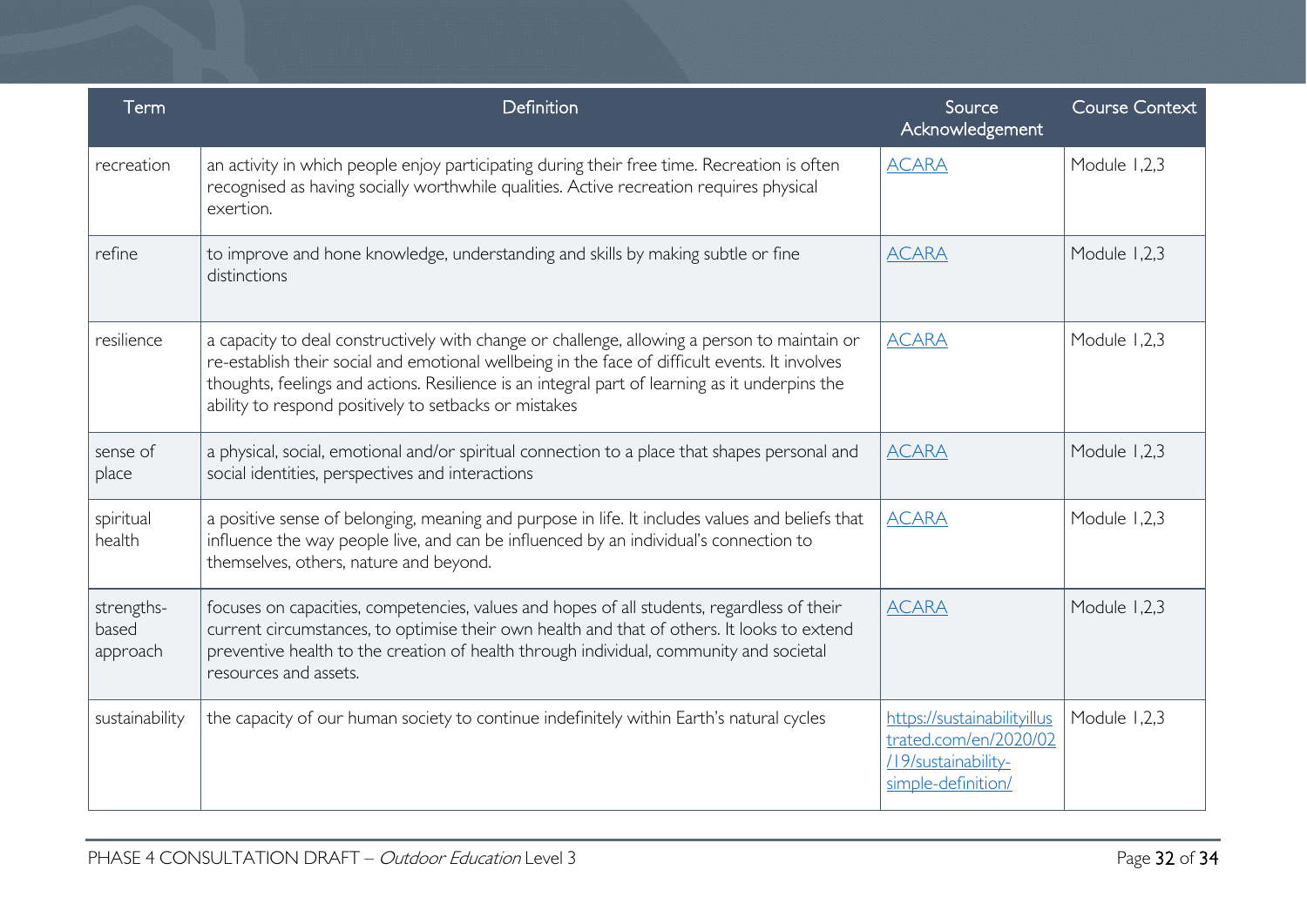| erm        | Definition                                              | Source<br>Acknowledgement | <b>Course Context</b> |
|------------|---------------------------------------------------------|---------------------------|-----------------------|
| unfamiliar | not previously encountered in prior learning activities | <b>ACARA</b>              | Module 1,2,3          |